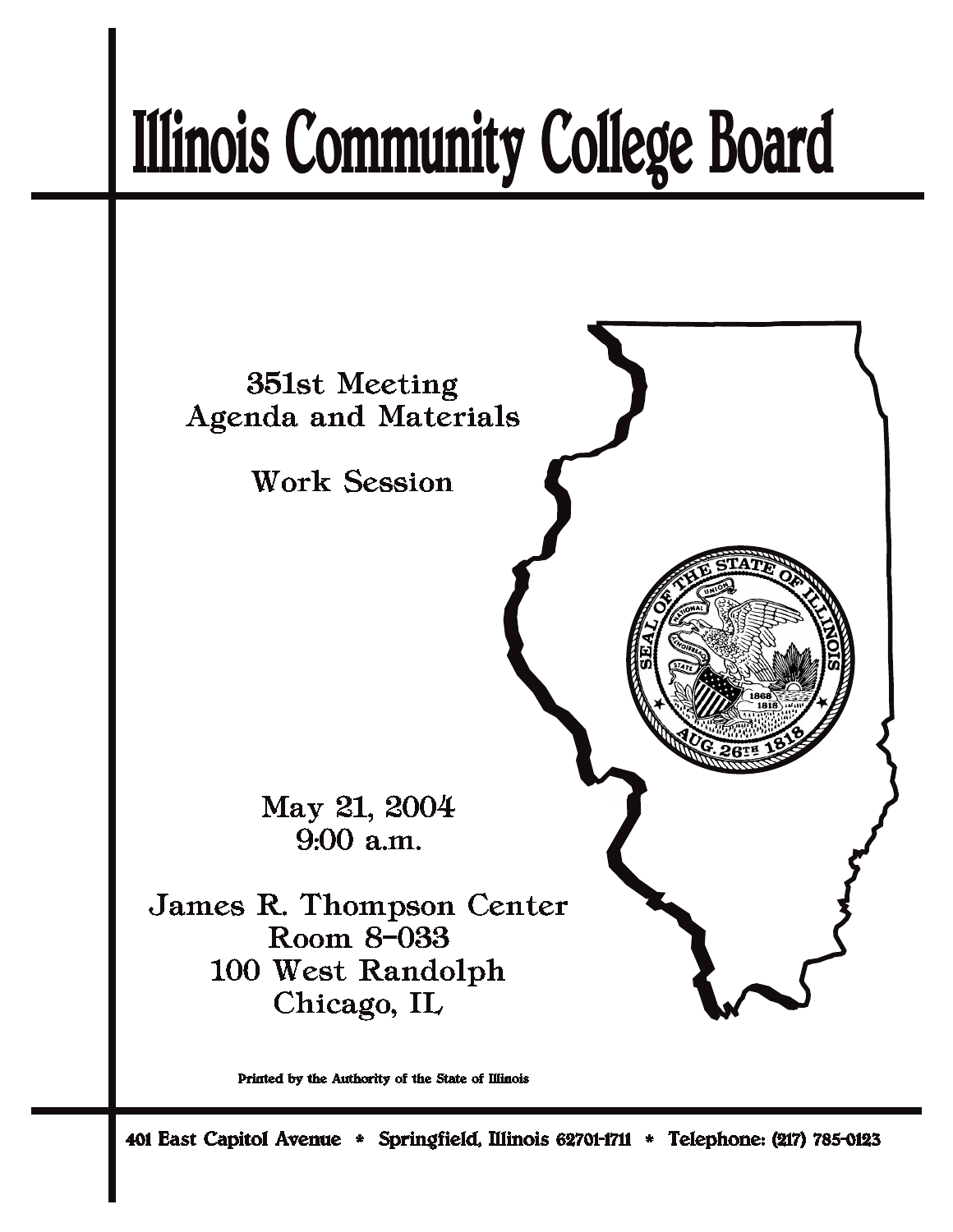Agenda 351st Meeting of the Illinois Community College Board Work Session James R. Thompson Center Room 8-033 100 West Randolph Chicago, Illinois

> May 21, 2004 9:00 a.m.

|     |                                                                                                                                              | Page                           |  |
|-----|----------------------------------------------------------------------------------------------------------------------------------------------|--------------------------------|--|
| 1.  | Roll Call and Declaration of Quorum                                                                                                          |                                |  |
| 2.  | Announcements and Remarks by Guy H. Alongi, Chair                                                                                            |                                |  |
| 3.  | Recognition of Members of the Illinois Community College<br>Board for their Service to the Illinois Community College<br>System              |                                |  |
|     | 3.1<br>Gwendolyn Rogers, Chicago<br>3.2<br>Edward J. Welk, Rochester<br>3.3<br>James K. Zerkle, Springfield                                  |                                |  |
| 4.  | Illinois Community College Board Approval of the<br>Associate of Arts in Teaching Secondary Science<br>Degree Model<br>$1 - 5$               |                                |  |
| 5.  | <b>Consent Agenda</b>                                                                                                                        |                                |  |
|     | 5.1<br>Minutes of the February 20, 2004 Meeting<br>5.2<br>New Units of Instruction<br>Extension of Courses and Curricula Out-of-State<br>5.3 | $6 - 13$<br>14-22<br>$23 - 24$ |  |
| 6.  | President/CEO Remarks                                                                                                                        |                                |  |
| 7.  | <b>Information Item</b>                                                                                                                      |                                |  |
|     | 7.1<br><b>Adult Education Funding Task Force Report and</b><br>Recommendations                                                               | 25                             |  |
| 8.  | <b>Work Session</b>                                                                                                                          |                                |  |
| 9.  | <b>Public Comment</b>                                                                                                                        |                                |  |
| 10. | Adjournment                                                                                                                                  |                                |  |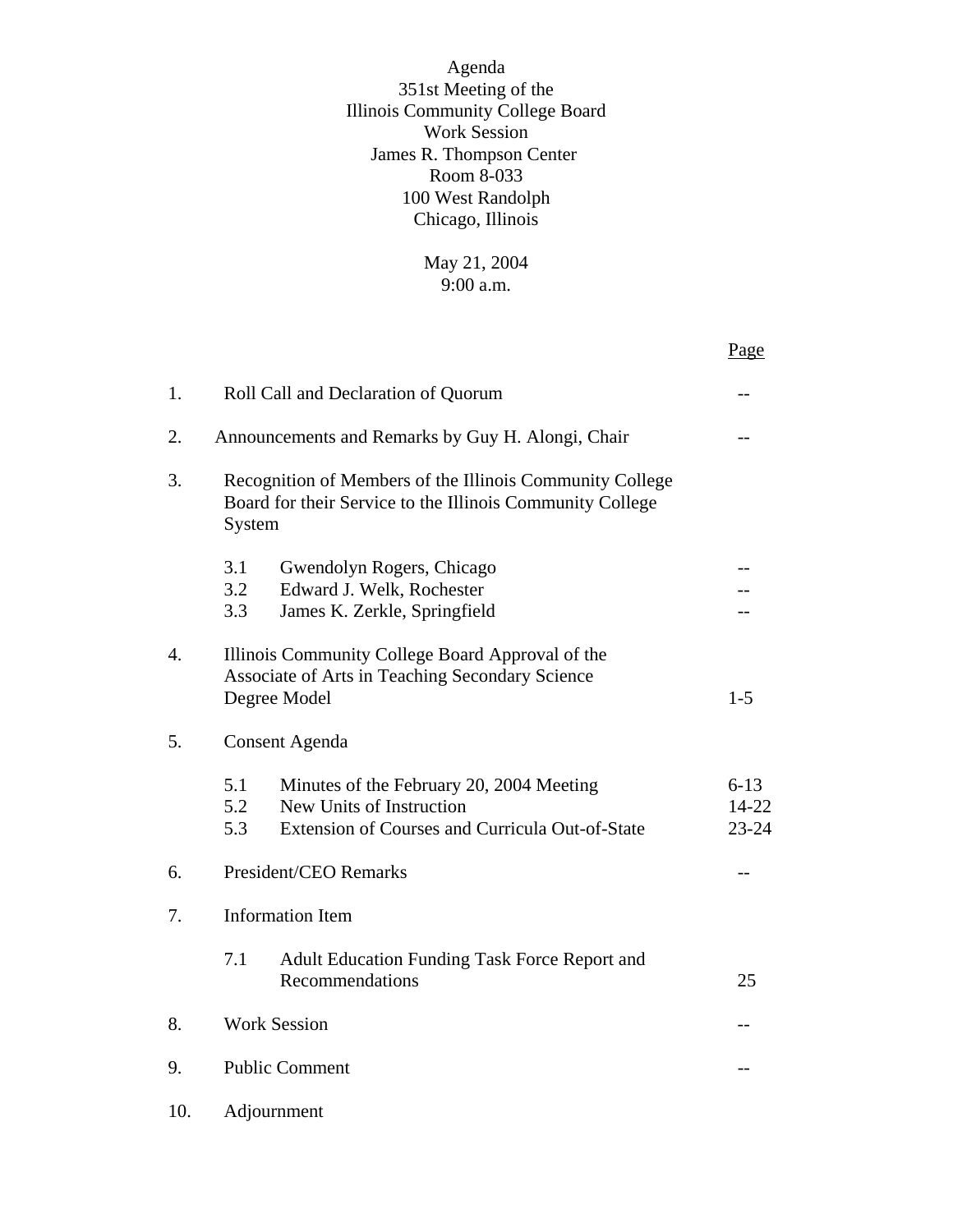#### Illinois Community College Board

# **ILLINOIS COMMUNITY COLLEGE BOARD APPROVAL OF THE ASSOCIATE IN ARTS IN TEACHING SECONDARY SCIENCE DEGREE MODEL**

**BACKGROUND:** In March 2001, the Illinois Community College Board (ICCB) endorsed an initiative to enhance the role of community colleges in teacher preparation and quality improvements. One of many activities undertaken as a result of the Board's endorsement has been the development of Associate in Arts in Teaching (AAT) degree models to facilitate a smooth transition for and enhanced preparation of community college students as they transfer into university teacher education programs.

Since September 2002, a steering committee has worked with hundreds of faculty, administrators, and agency representatives to propose models in Secondary Science and Secondary Math. Work has also been initiated on a Special Education model. The draft Science and Math models were discussed at the September 2003 ICCB work session at which time they were being reviewed by educators across the state. In October 2003, the ICCB endorsed the General Principles for the development of AAT degree models and the proposed Associate in Arts in Teaching in Secondary Math. At that time, comments from the field suggested that additional work needed to be done on the Secondary Science degree model. That work has been completed and is being presented to the ICCB for its approval.

Work has resumed on the AAT in Special Education and the steering committee has agreed to undertake the development of a model for Early Childhood Education. The steering committee has been expanded to include representatives from Independent colleges and universities as well as public community colleges and universities.

# **RECOMMENDED ACTION**:

It is recommended that the following motion be adopted:

The Illinois Community College Board hereby approves the proposed Associate of Arts in Teaching in Secondary Science Degree model.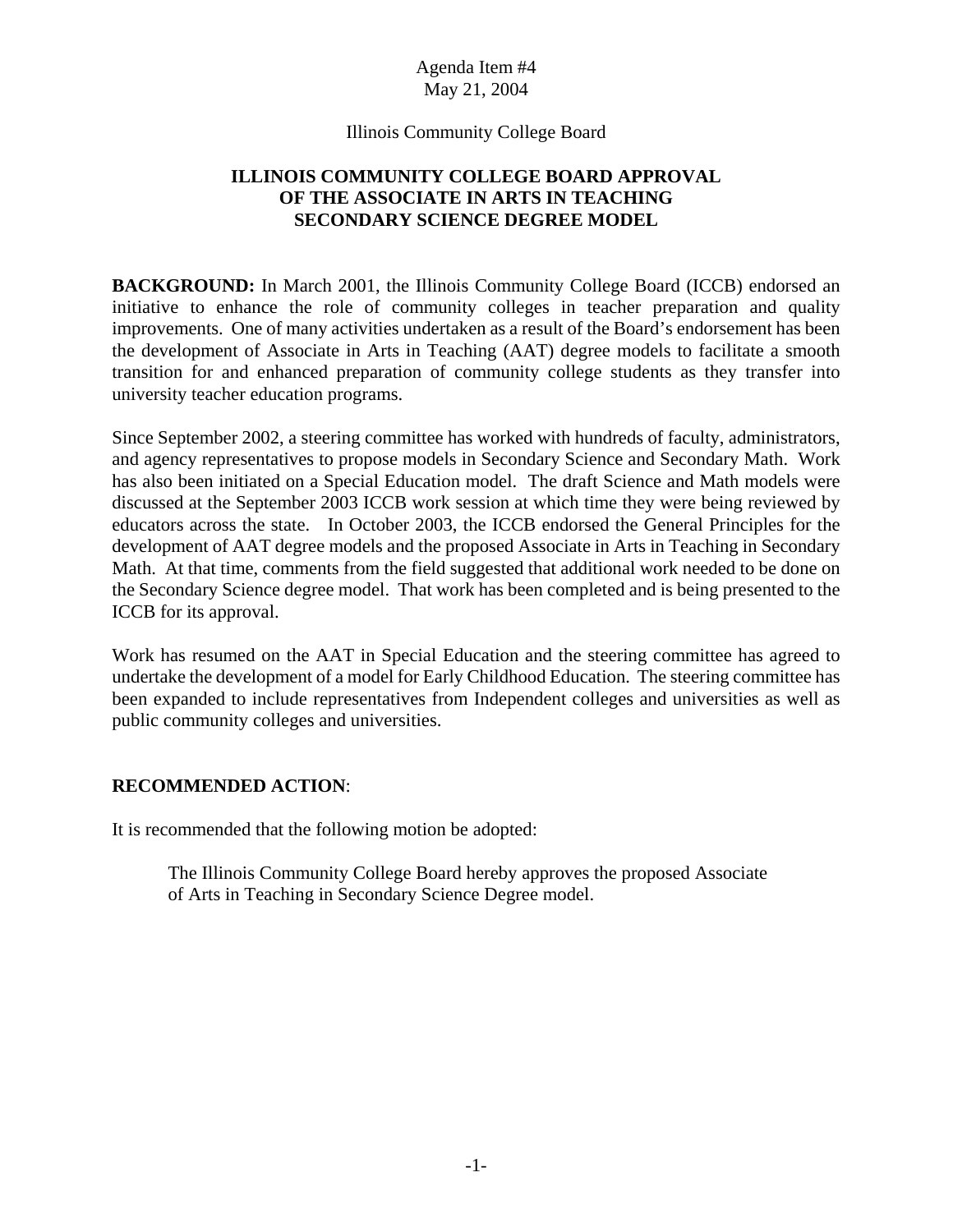# **RECOMMENDED ASSOCIATE OF ARTS IN TEACHING IN SECONDARY SCIENCE DEGREE MODEL**

#### Background

Secondary science encompasses a number of fields and presents a challenge in the development of a model that addresses issues of depth, breadth, and sequencing within the total hours provided in an associate degree. Development of an Associate of Arts in Teaching in Secondary Science Degree model commenced in September 2002 and was circulated for field review in the summer 2003. Based on the scope of feedback from the public comment period, the AAT steering committee recommended that further review and discussion take place in order to revise the model to best address the needs of students pursuing a degree in this field.

After thoughtful discussion and analysis, several modifications have been made to the model. Most significantly, the general education component was reduced to allow for the necessary major coursework required in math and science. It is not the intent of the committee to eliminate general education courses, but simply defer them to the junior or senior year for completion. This approach is supported by the AAT General Principles, which allow for a reduced general education requirement prior to transfer. This modification is suggested in good faith — that transfer students completing an AAT in Secondary Science would be required to complete *only* those general education components which had been deferred, not be bound to a different or additional general education package at the receiving institution.

Secondly, the original major course recommendation was slightly revised to recognize that in disciplines that involve sequential courses, it is in the student's best interest to complete the initial sequence prior to transfer to ensure that all content is covered and to facilitate transfer of credit. This applies to Biology, Chemistry, and Physics. Therefore, students taking initial courses in these areas (the core courses in the model's recommendation) should also take the second course in the sequence to guarantee transfer credit. Depending on the number of hours in an individual's degree, there may be room for one science elective. A separate section listing recommended elective courses is reflected in the model, as well. It should be noted that the major course recommendations for the AAT differ somewhat from a regular IAI science major recommendation because the AAT recommendations are based on the state and national teaching standards for the sciences. An AAT Science Matrix that identifies the standards appropriate for freshmen/sophomore science courses was developed as part of the process of developing the degree model and is available on the ICCB website at www.iccb.org/HTML/what/aat.html.

Finally, because of the number of credit hours in both general education and the major content area, only Introduction to Education is listed for the Professional Education component.

The following pages reflect the revised recommendation for the AAT in Secondary Science Model and is presented for the Board's endorsement.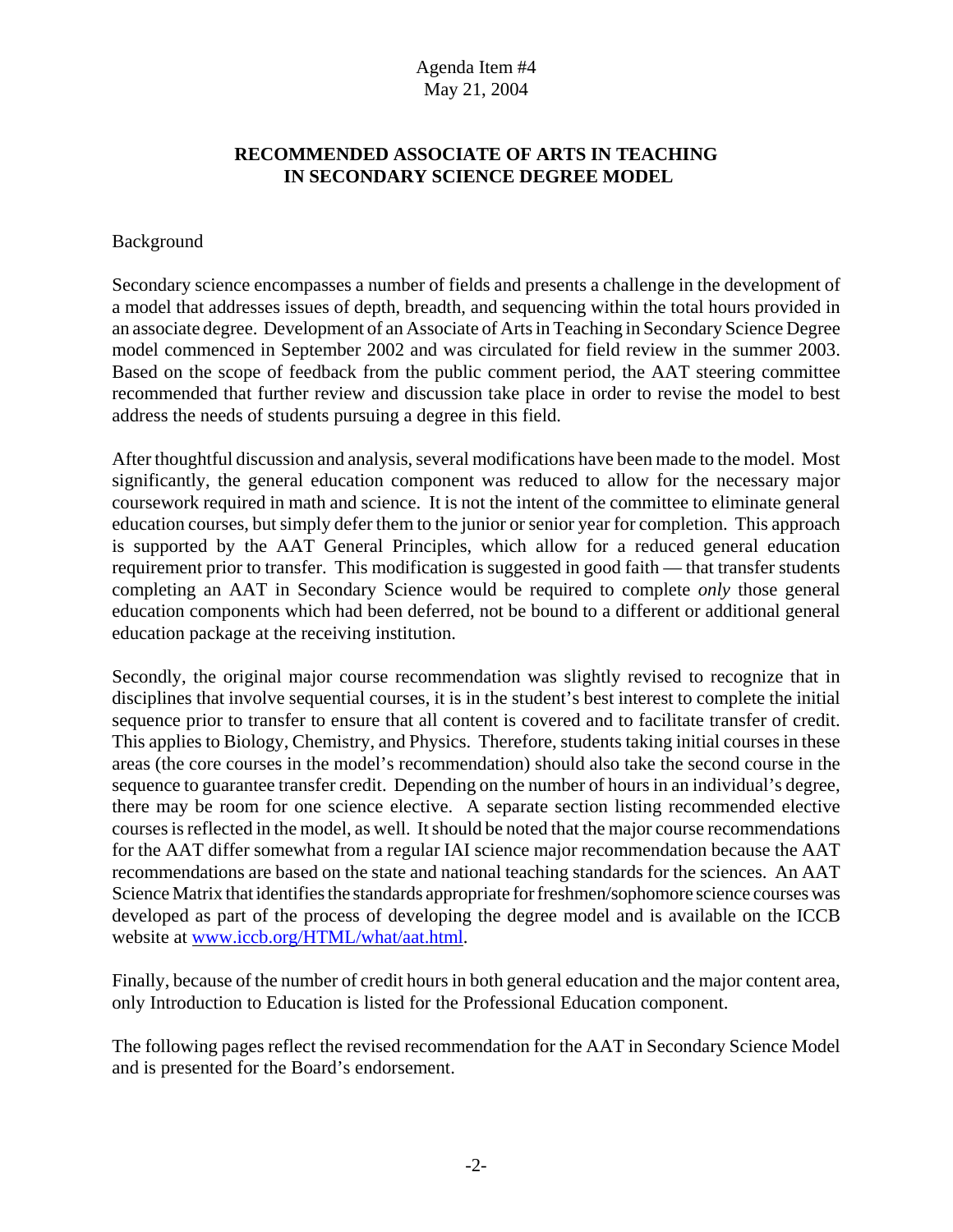# **General Principles of Associate in Arts in Teaching Degree Models**

The following principles should guide the development of AAT degree models:

- 1. A degree model provides a general framework within which community colleges may develop specific degrees in accordance with institutional policies and priorities.
- 2. For most teaching specialties, the IAI General Education Common Core with one additional mathematics course will be appropriate. For some teaching specialties, it may be necessary to identify specific courses within the general education core, or the core may need to be modified.
- 3. Core language arts standards and standards related to global diversity and multiculturalism should be met through the general education component of the degree. Core technology standards may be met with an educational technology course, or may be infused throughout the general education component. Every college will be responsible for addressing the core technology standards, whether through a specific course or infusion in the curriculum.
- 4. Passing the Enhanced Test of Basic Skills will be a requirement for program completion. It is recommended that the test be administered no later than the point at which students have accumulated 45 semester hours and that remediation be provided for students who are not successful in their first attempt to pass the test.
- 5. Alignment of Illinois State Board of Education and National Council for the Accreditation of Teacher Education standards with AAT degree models will be done by groups of community college and university faculty.
- 6. Early field experiences need to begin in the first two years of a future teacher's preparation, regardless of whether a student begins at a community college or a university. It is strongly suggested that the field experiences be related to the student's selected specialty area.
- 7. Community colleges should adopt a process for admission to AAT programs for purposes of advising and career development.
- 8. It will be critical that close communication is maintained between community college and university teacher education programs in order to provide smooth articulation and address problems as they arise. Each institution should formally identify a contact person to ensure that there is a clear pathway for this communication to occur.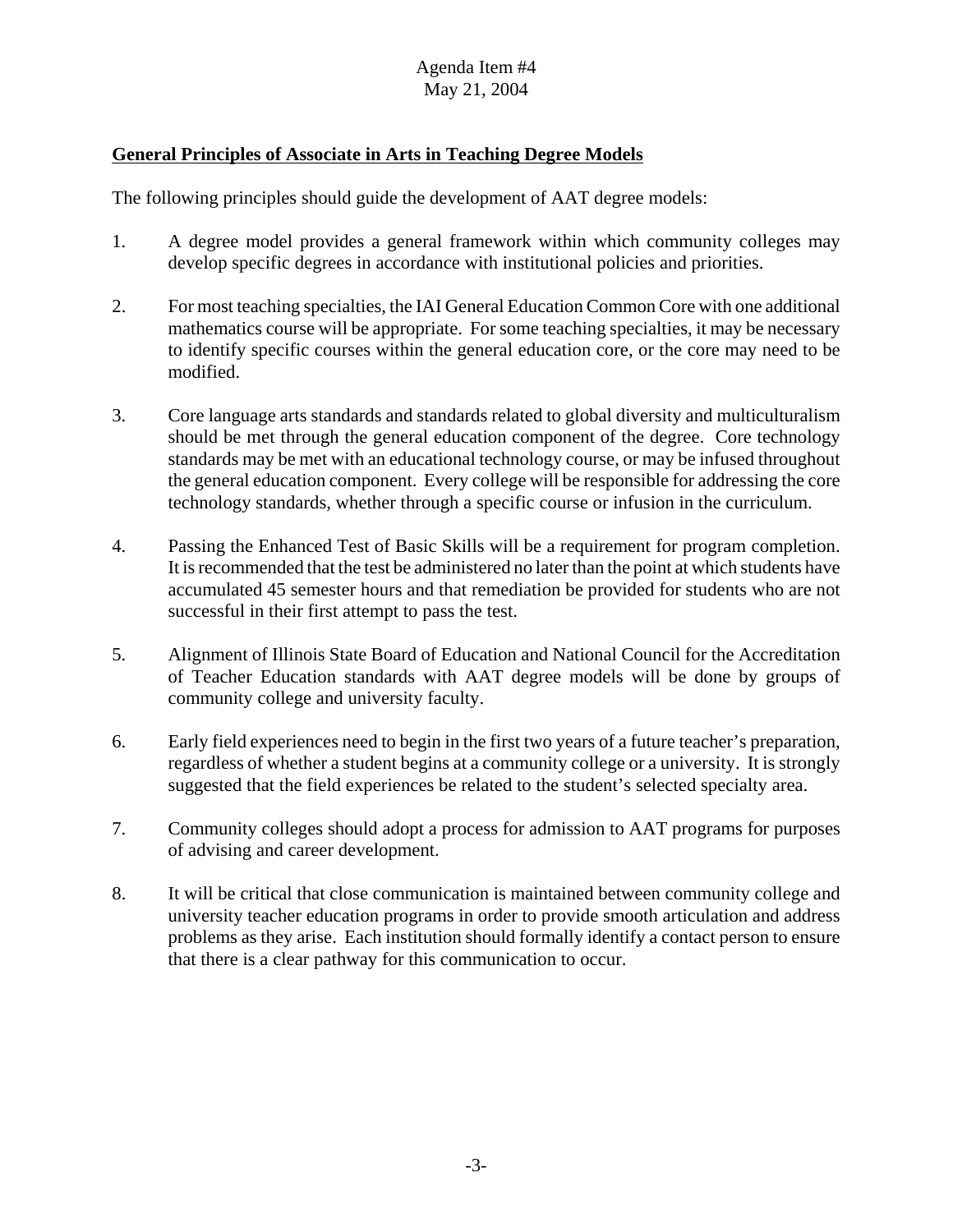# **Associate of Arts in Teaching Secondary Science Degree Model**

## **1. General Education Component (35 - 38 semester credits)**

**Please Note:** This degree model contains a reduced number of general education hours prior to transfer; however, students will still be expected to complete their remaining general education course work at the receiving institution. Because the general education package has been altered to accommodate for the number of science and math courses needed in the first two years, only a partial IAI General Education Core Curriculum (GECC) transfer package is available for this degree.

| Communication:                  | 9 semester credits (two-course writing sequence and one<br>course in oral communications)                                                                                                |
|---------------------------------|------------------------------------------------------------------------------------------------------------------------------------------------------------------------------------------|
| Mathematics:                    | 7- 9 semester credits (Calculus I and Calculus II, or<br>Statistics, or Linear Algebra*) Students are advised to<br>check with intended transfer institution for transfer<br>guidelines. |
| Physical and Life Sciences:     | 7 - 8 semester credits (one course from the life sciences,<br>one course from the physical sciences, and at least one<br>laboratory course)                                              |
| Humanities & Fine Arts:         | 6 semester credits (one course from humanities and one<br>from the fine arts) Completion of three additional hours<br>would be required in the junior or senior year.                    |
| Social and Behavioral Sciences: | 6 semester credits (courses selected from two disciplines)<br>Completion of three additional hours would be required<br>in the junior or senior year.                                    |

# **2. Professional Education Component (3 semester credits)**

**Required:** Introduction to Education (with a clinical component\*)

\*The clinical component should include field experiences in a variety of school settings. For students intending to pursue an AAT Secondary Science degree, it would be appropriate for half the number of hours to be spent in a secondary science environment. A variety of assignments and activities should be included, with artifacts and assessments documented. A minimum of 15 contact hours of field experience is required.

**Please note**: A separate, one-hour course focusing solely on field experience activities may be included, as well; however, students should be aware that such a course may not be transferable.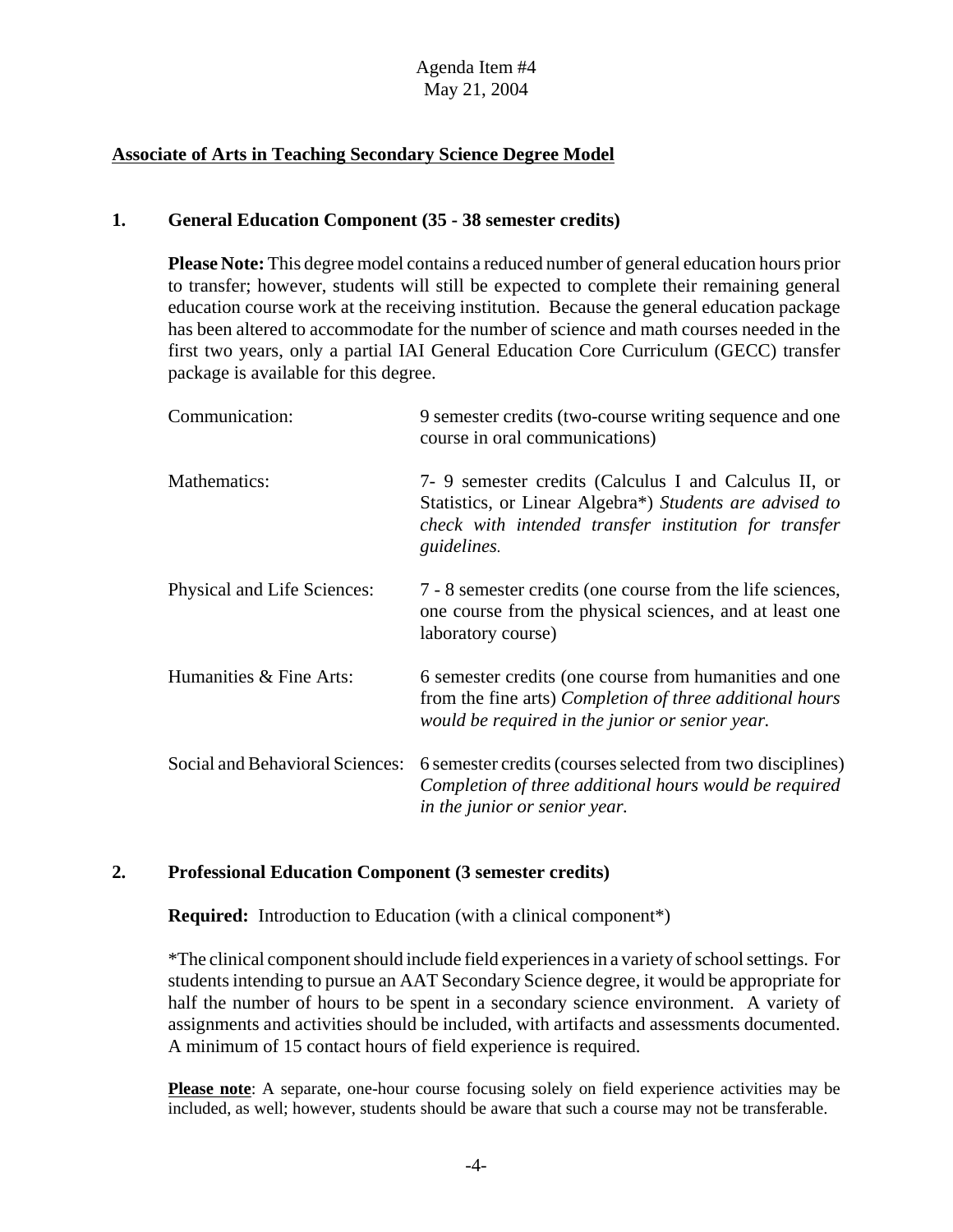#### **3. Major Area Sequence (18 - 23 semester credits)**

#### **Core Courses: 6 - 8 semester credits**

All four of the following core courses are required; however, two of the courses can be used to fulfill general education requirements.

Earth Science Introduction to Biological Sciences I General Chemistry I General Physics I with Calculus

#### **Major Courses: 12-15 semester credits**

In order to fulfill IAI transfer requirements, the following supporting classes are necessary to complete the second course in the Biology, Chemistry, and Physics sequence:

Introduction to Biological Sciences II General Chemistry II General Physics II with Calculus

#### **4. Elective Option (4 semester credits)**

If additional hours are available, choose one course from the following list which best supports your area of concentration:

Organic Chemistry I Anatomy and Physiology I General Physics III with Calculus Biology elective

**Total for the degree: 60 - 64 semester credits**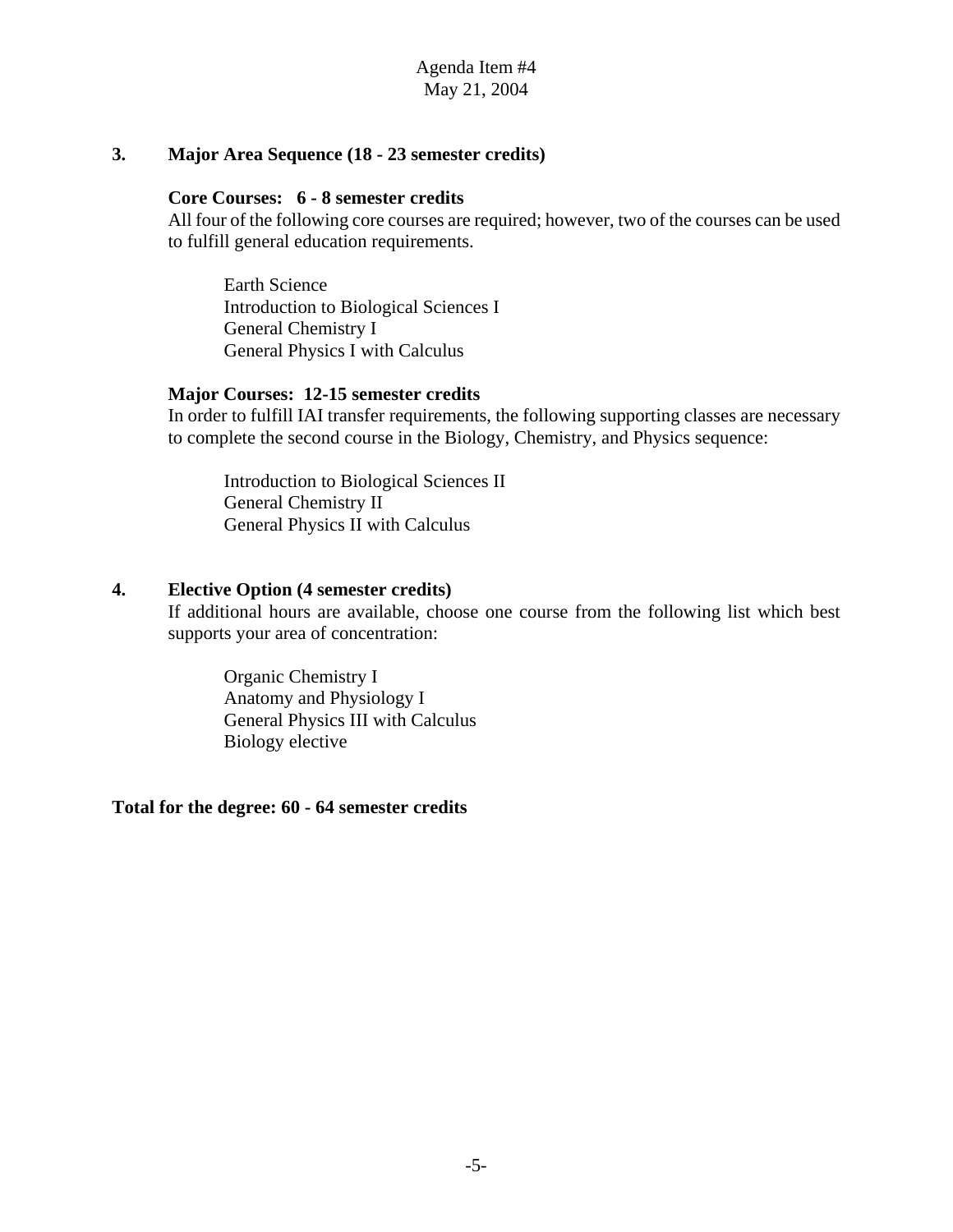# UNAPPROVED

# Minutes of the 350th Meeting of the Illinois Community College Board February 20, 2004 William Rainey Harper College Palatine, Illinois

## Item #1 - Roll Call and Declaration of Quorum

Chairman Alongi called the meeting to order at 9:00 a.m. Roll call was taken with the following members present: Guy Alongi, James Berkel, Marjorie Cole, James Frommeyer, Suzanne Morris, Rudolph Papa and Judith Rake. Laurna Godwin and Hermene Hartman were absent.

## Item #2 - Announcements and Remarks by Guy H. Alongi, Chair

Chairman Alongi thanked William Rainey Harper College for hosting last evening's dinner and today's meeting.

## Item #3 - Remarks by Dr. Robert Breuder, President, William Rainey Harper College

President Breuder gave welcoming remarks to the Illinois Community College Board members and guests.

#### Item #4 - Committee Reports

#### Item #4.1 - Adult Education Transition Committee

James Berkel reported committee members include Judith Rake, Laurna Godwin and himself. Background information on the purpose of the Committee was provided.

Sarah Hawker will report on the status of the Adult Education and Family Literacy Funding Task Force in Item #7. Mr. Berkel commended Sarah Hawker and Jennifer Foster for their work on this Task Force.

The Adult Education and Family Literacy Funding Task Force Recommendations are near completion. A Special Meeting of the Board may be required for action on these Recommendations prior to its meeting scheduled for May 21, 2004.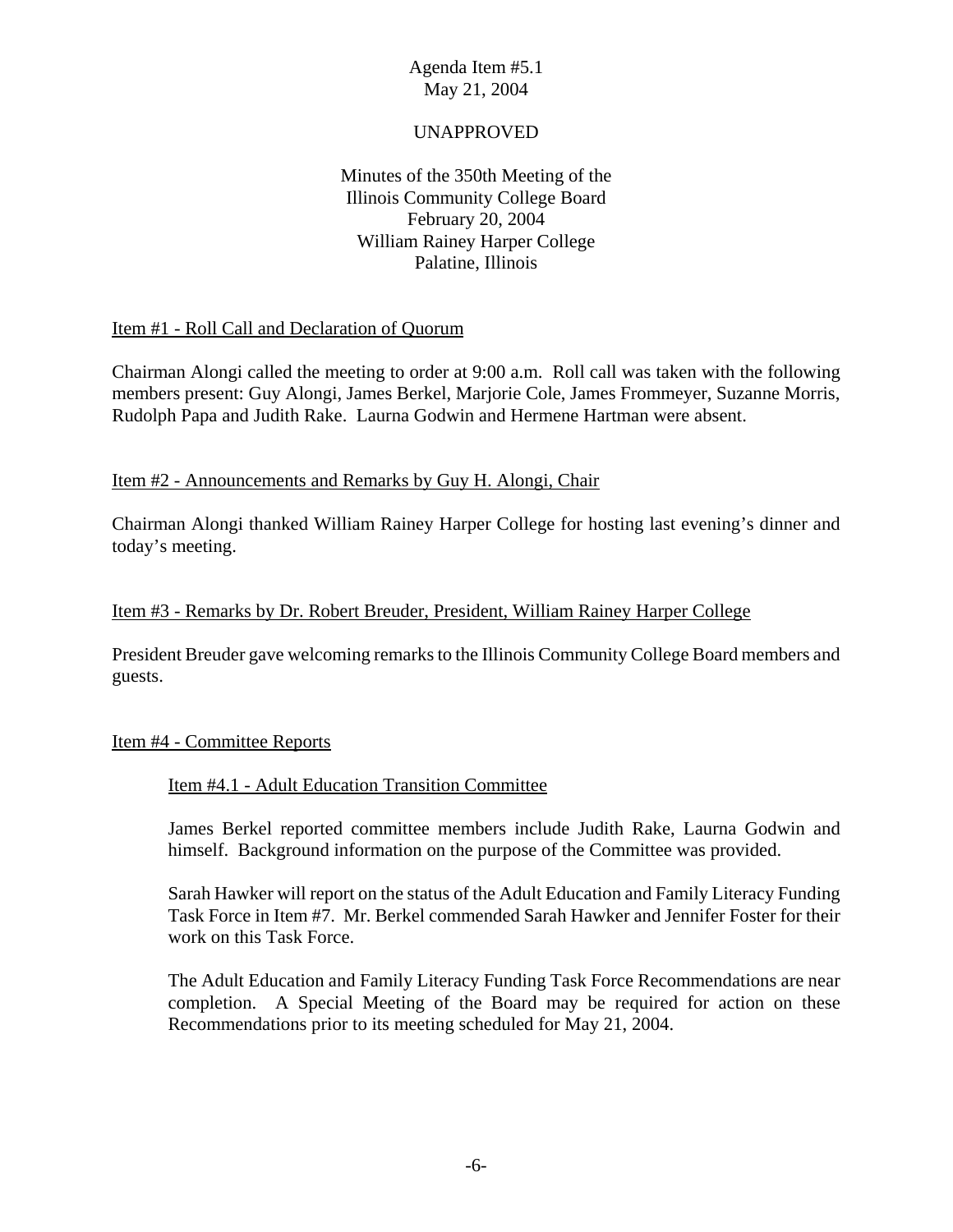Rhonda Serafin is the new Chair of the the Adult Education and Family Literacy Advisory Council. The Council, consisting of 25 individuals, was previously chaired by Kathy Lively of John A. Logan College.

Mr. Berkel also reported the ICCB has exceeded Fiscal Year 2003 Federal Performance Guidelines in Adult Education, Career and Technical Education and Title I of the Workforce Investment Act. These goals are crucial in determining Illinois' eligibility to receive federal incentive funds. The U.S. Department of Education is expected to give final approval.

The first Adult Education and Family Literacy newsletter has been developed to inform the field of ongoing issues and developments in adult education. The newsletter "Excellence in Adult Education and Family Literacy" will be published three times per year. The first issue was sent January 2004, and the next issue is due for publication in April 2004.

Item #4.2 - Budget and Finance Committee

Rudolph Papa reported that the Budget and Finance Committee met this morning and reviewed the ICCB financial statements. Mr. Papa highlighted areas of the statements that are included in the information section of this agenda.

Fiscal year 2004 office administration expenditures were reviewed in more detail and all expenditures are on target.

# Item #5 - President/CEO's Report

Geoffrey Obrzut reported on the fiscal year 2005 Illinois Community College System operating budget. Overall, the reduction in the community college system operating budget was 3.3 percent.

Base operating, equalization, and small college grants were recommended for level funding. Level funding was also recommended for Adult Education and Family Literacy and Career and Technical Education. The second year of the planned three-year funding of the Funding Formula Impact grant is \$5.5 million.

The Business and Industry Component of the Workforce Development Grant is recommended for level funding. This is the only portion of this grant that is funded for fiscal year 2005.

The Deferred Maintenance Grant of \$2.9 million was eliminated, but it is hopefully going to be transferred from the ICCB budget to the Capital Development Board and funded as part of the capital budget for the state. The Governor will make recommendations on the Illinois Community College System Capital Budget in March with his statewide capital budget.

The Lincoln's Challenge Grant program is being transferred to the Illinois Student Assistance Commission.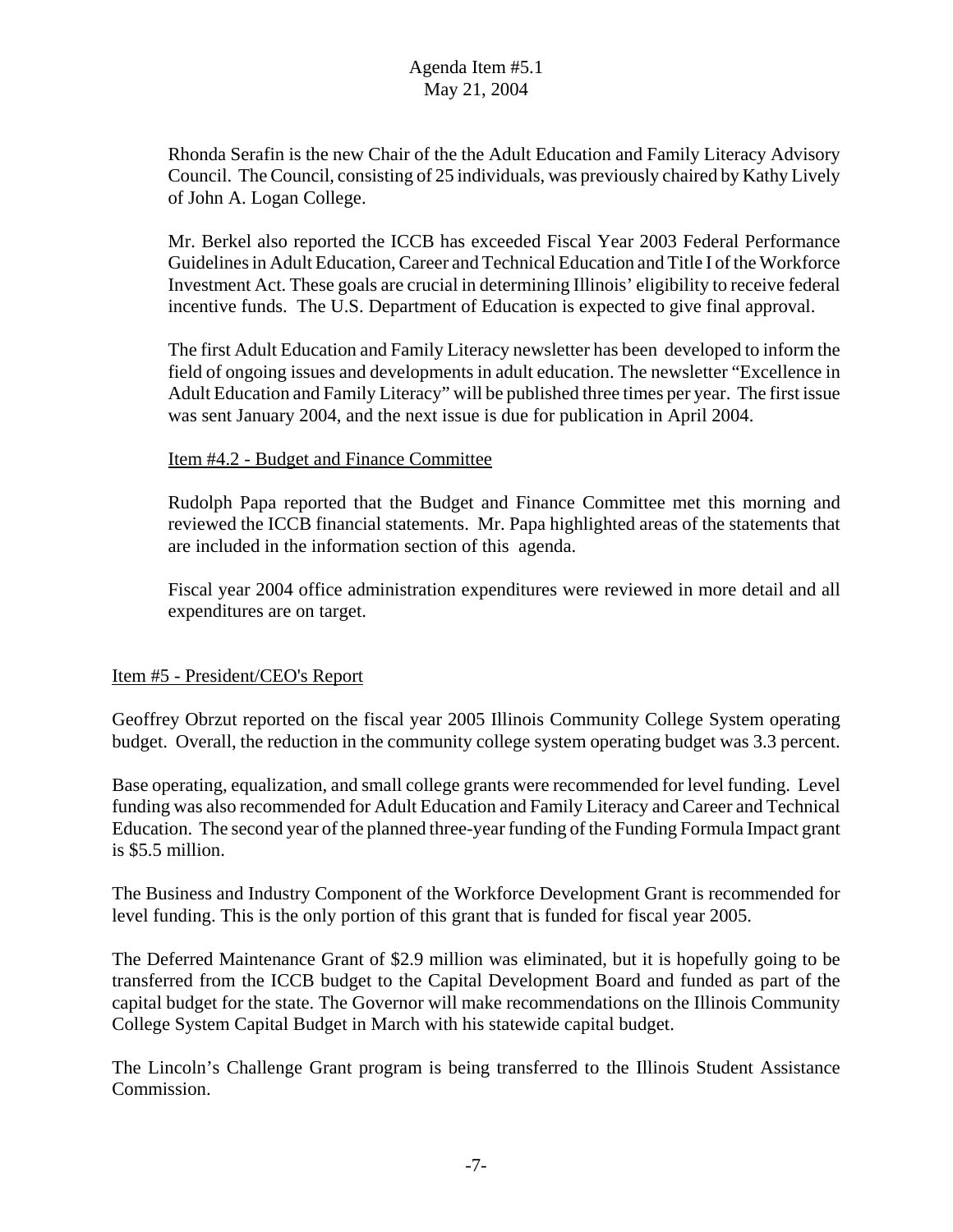The P-16 initiative is level-funded at nearly \$1.3 million.

The Governor's budget includes the transfer of GED testing from the Illinois State Board of Education to the Illinois Community College Board.

On February 3, the Illinois Board of Higher Education approved the Fiscal Year 2005 Higher Education Budget which includes the Illinois Community College System Operating Budget. IBHE discussion also included the Ethics Legislation that was passed and signed by the Governor in December 2003. Discussion was held on community college AAS degrees in Forensics Specialist at Illinois Valley Community College and Paraprofessional Educator programs at Illinois Eastern Community Colleges, Kaskaskia College, College of Lake County, Moraine Valley Community College, Oakton Community College, and Southeastern Illinois College. Those degrees were tabled until the next meeting of the IBHE. Geoff Obrzut commended Virginia McMillan for drafting a memorandum addressing IBHE's concerns with these degrees. Ms. McMillan provided the Board with highlights of the IBHE's concerns. The Board of Higher Education will hold a special meeting via conference call on Tuesday, February 24, 2004, to reconsider these programs for approval and it is anticipated that approval will be granted.

The ICCB was asked to appear before the Legislative Audit Commission on February 17. The Board was briefed on the hearing.

Geoff Obrzut reported to the Board on his visits to community colleges in the system.

#### Item #6 - Advisory Organizations

#### Item #6.1 - Illinois Community College Faculty Association

ICCFA President Ellen Lindeen, faculty member at Waubonsee Community College, highlighted information which was published in the handout she distributed about the Faculty Association.

Ms. Lindeen invited the Board to the 2004 Teaching and Learning Excellence Conference scheduled for November 18-19 at the Springfield Renaissance Hotel. This year's theme is "The 21<sup>st</sup> Century College Classroom." Calls for Proposals have been sent to the system and are due for return in May. Ms. Lindeen indicated that ICCB members James Berkel and Rudolph Papa attended the 2003 conference.

Four \$1,000 scholarships will be presented to students who meet application qualifications based on academic excellence and community service. Information on the application process for these scholarships has been sent.

Four grants have been awarded to faculty which focus on faculty development.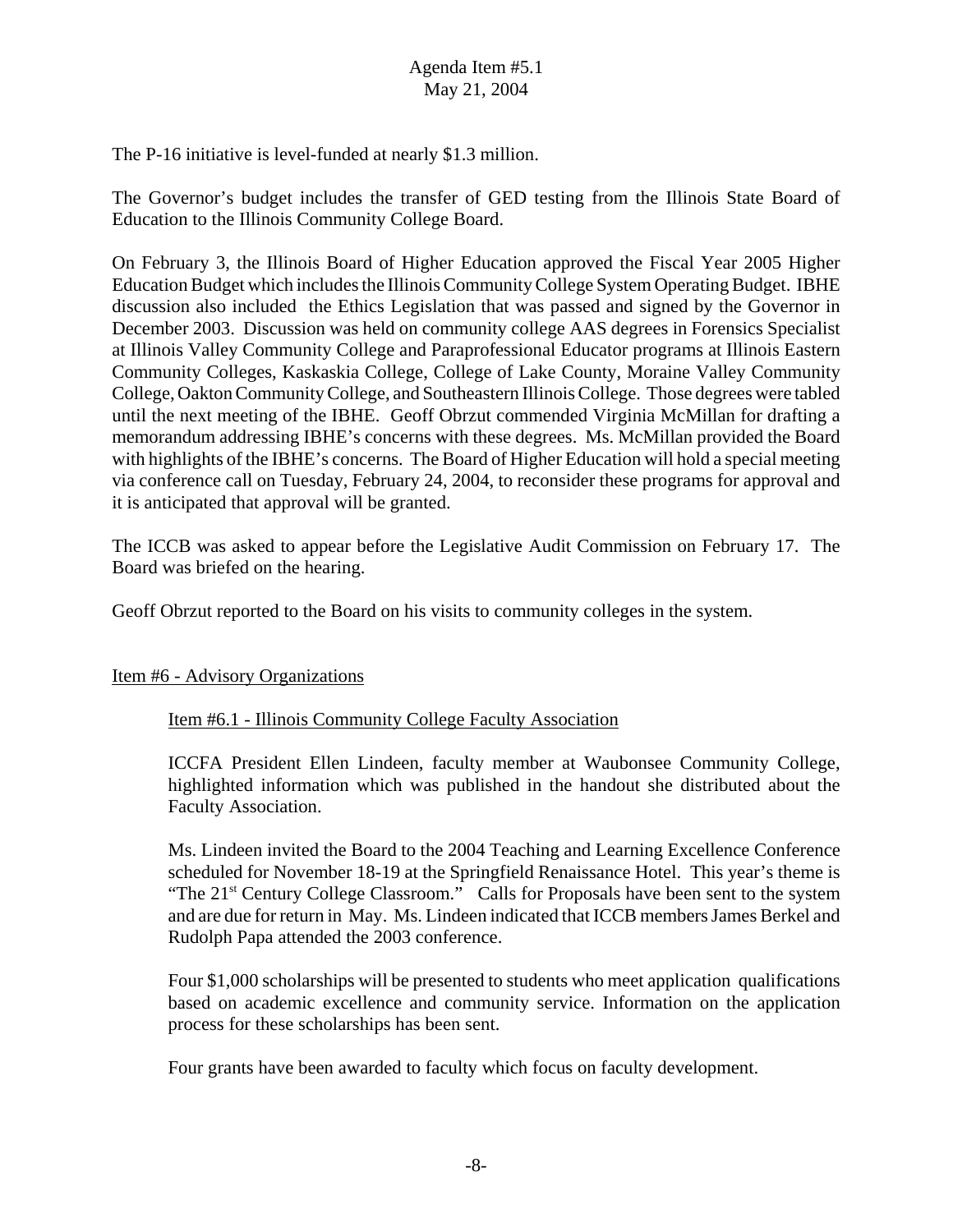The "Show Springfield Success" initiative is continuing. This initiative offers \$100 to any college that hosts a local legislator for a campus visit to show what good things are happening at Illinois community colleges.

## Item #6.2 - Student Advisory Committee

James Frommeyer reported that the Student Advisory Committee has been very active. The Legislative Subcommittee has prepared letters which have been signed by SAC members and addressed to every state legislator outlining SAC's concerns. The intent of the letters are to build relationships with legislators. Tom Ryder prepared a "hot topic" list of issues which students can use on Student Lobby Day.

SAC participated in a recent Adult Education and Family Literacy roundtable discussion to provide feedback to the Adult Education Funding Task Force.

Students conducted a voter registration drive throughout the state. A reward will be presented to the school who has the largest number of voter registrations. An announcement will be made when the winner is determined.

At the last SAC meeting, Joseph J. Cipfl was presented a plaque of gratitude on his retirement as President/CEO of the Illinois Community College Board. Geoffrey S. Obrzut was welcomed as he assumes his new role as President/ CEO of the Illinois Community College Board in January 2004.

#### Item #6.3 - Illinois Community College Trustees Association

On behalf of ICCTA President Jake Rendleman, Gary Davis expressed appreciation for the cooperation the Trustees receive from the Illinois Community College Board.

The Trustees welcome Geoffrey Obrzut as the next ICCB President/CEO. It was noted that Mr. Obrzut is an alumnus of the Triton College Board of Trustees.

The Trustees Association is working diligently with local boards to help with board performance evaluation. A self-evaluation process has been developed for this initiative.

The Illinois Community College Board was commended for all its efforts. Geoffrey Obrzut thanked the Trustees Association, Gary Davis, and all community college advisory organizations for their support and for working together as a united front.

#### Item #6.4 - Presidents Council

Terry Ludwig commended the Illinois Community College Board for its efforts during this time of change.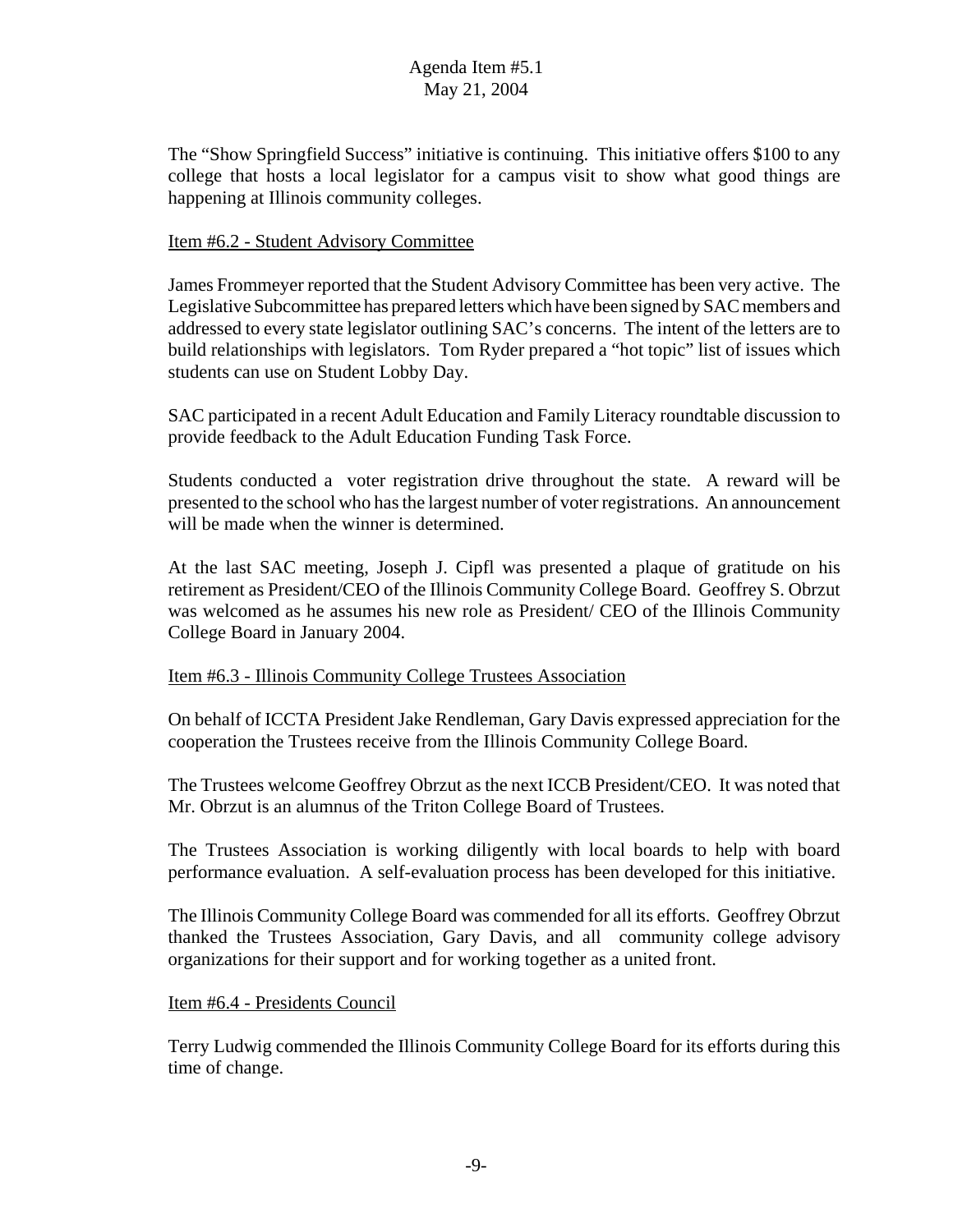Presidents are concerned with the Illinois Community College System budgets for fiscal year 2005. Lost grants were noted to have a great affect on operations of community colleges.

The Board and staff were commended for their efforts with Adult Education and Family Literacy and equalization funding. Dr. Ludwig remarked that these initiatives are critical to the Illinois Community College System.

Dr. Ludwig acknowledged City Colleges of Chicago's presentation today, remarked that cooperation has always existed among the community college presidents and stated that Chicago Presidents have made many contributions to the Council projects. Funding is a concern to the entire system.

## Item #6.5 - Adult Education and Family Literacy Advisory Council

Rhonda Serafin expressed appreciation to address the Board. ICCB members James Berkel and Judith Rake were thanked for their participation in working with the Council.

The Adult Education and Family Literacy Advisory Council consists of all provider types that receive funding from the ICCB; e.g., community-based organizations, community colleges, regional offices of education, school districts, Department of Corrections as well as other stakeholders.

The Council focuses on professional development; curriculum and instruction; state coordination; and policy studies, research data and accountability.

A report was made on the Council's meetings held on November 6 and February 11. The next meeting of the Council is scheduled for March 18 in Springfield.

# Item #7 - Status Report on the Adult Education Funding Study Task Force

Sarah Hawker reported that the original plan for today was to present final recommendations to the Board for approval. However, due to the degree of commitment that the ICCB had made to an open participatory process, the time line will be extended.

The Board was briefed on the two public hearings on February 4 in Chicago and on February 5 in Springfield. In Chicago, 46 people attended and 15 testified, and in Springfield 25 attended and six gave testimony.

Preliminary information on recommendations was provided to the Student Advisory Committee and excellent feedback was provided to the Task Force. The Presidents Council and Trustees Association will be asked to review the recommendations and provide comments. Consideration will be given to system feedback as recommendations are finalized. Plans are to present the recommendations for Board approval on May 21, 2004.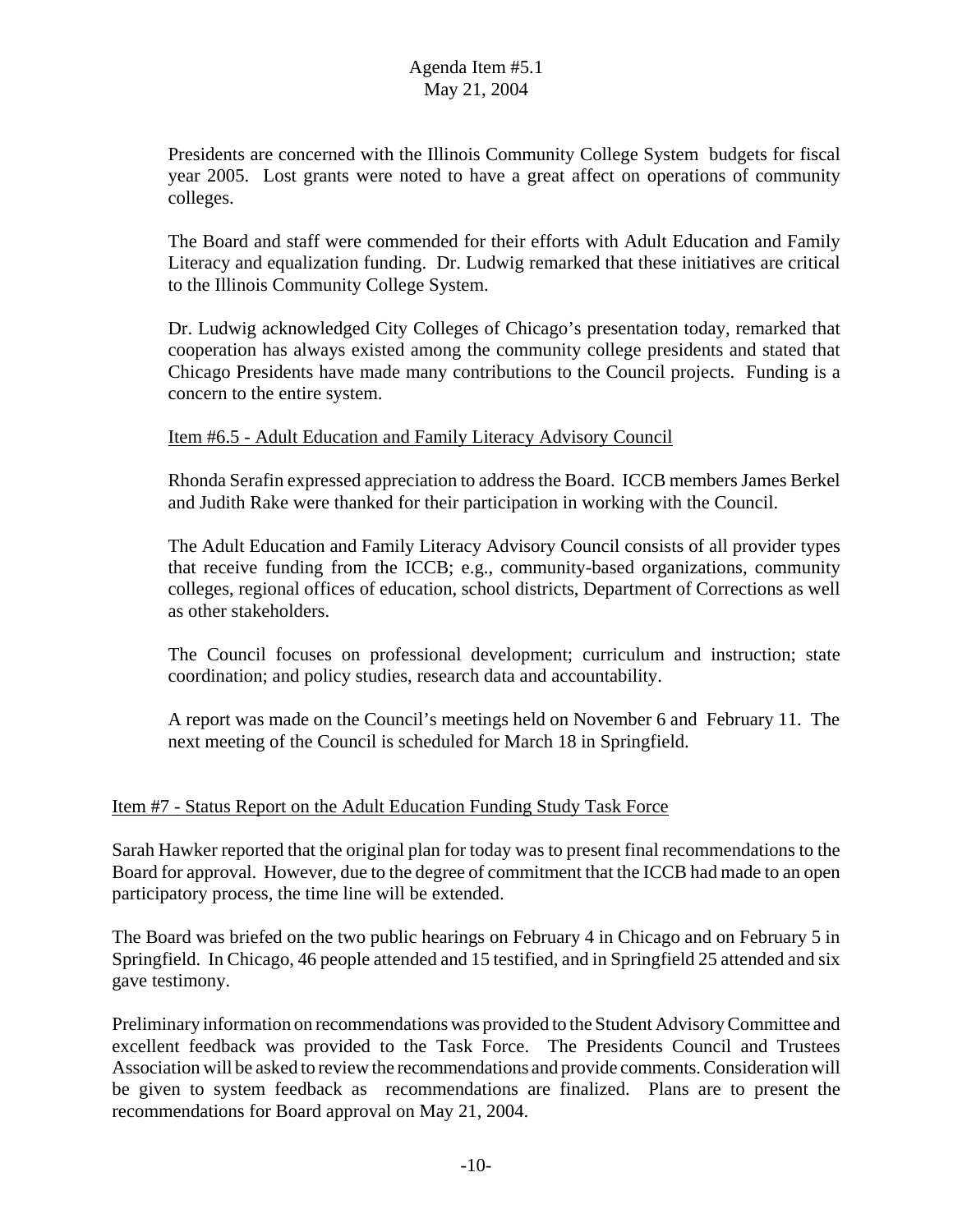Geoffrey Obrzut commented on Senator Dale Righter's questions about adult education at the Legislative Audit Commission on February 17. Tom Ryder satisfied the Senator with his responses. Mr. Ryder was a State Representative and sponsor of the Adult Education bill at the time it was transferred from the State Board to the ICCB.

GED issues continue to be addressed. The ICCB is committed to ensuring that testing is accessible, affordable, and available to all. The Governor's office has expressed support for GED testing to be moved from the Illinois State Board of Education to the Illinois Community College Board.

## Item #8 - Legislation

# Item #8.1 - Discussion of the State Officials and Employees Ethics Act (Public Acts 93-0615 as amended by 93-617)

The Governor signed the bill in December 2003 to be effective February 1, 2004. State employees and members of board and commissions are required among other things to submit time sheets to document time spent on official state business. Adoption of stated policies were to have been completed before February 1, 2004, and shall apply to state employees beginning 30 days following.

ICCB staff have reviewed its existing policies and believe the Board is in compliance with the provisions of the Act.

A letter has been sent to Attorney General Lisa Madigan on February 2, 2004 requesting an official opinion to clarify how the new State Officers and Employees Ethics Act impacts community colleges. We are waiting on a response.

#### Item #8.2 - Legislative Update

Geoffrey Obrzut reported on legislation, initiated by the Illinois Federation of Teachers, that would require one Illinois community college faculty member to serve on the Illinois Community College Board. The appointment would be made by the Governor in July of 2005. The Trustees Association may also amend the bill to include a community college trustee to serve on the ICCB. The bill may be heard within the next week.

The Senate Appropriations Hearing is scheduled for April 28 and the House Appropriations Hearing is scheduled for April 29.

The Board was briefed on GED legislation and other legislative issues affecting the Illinois Community College System.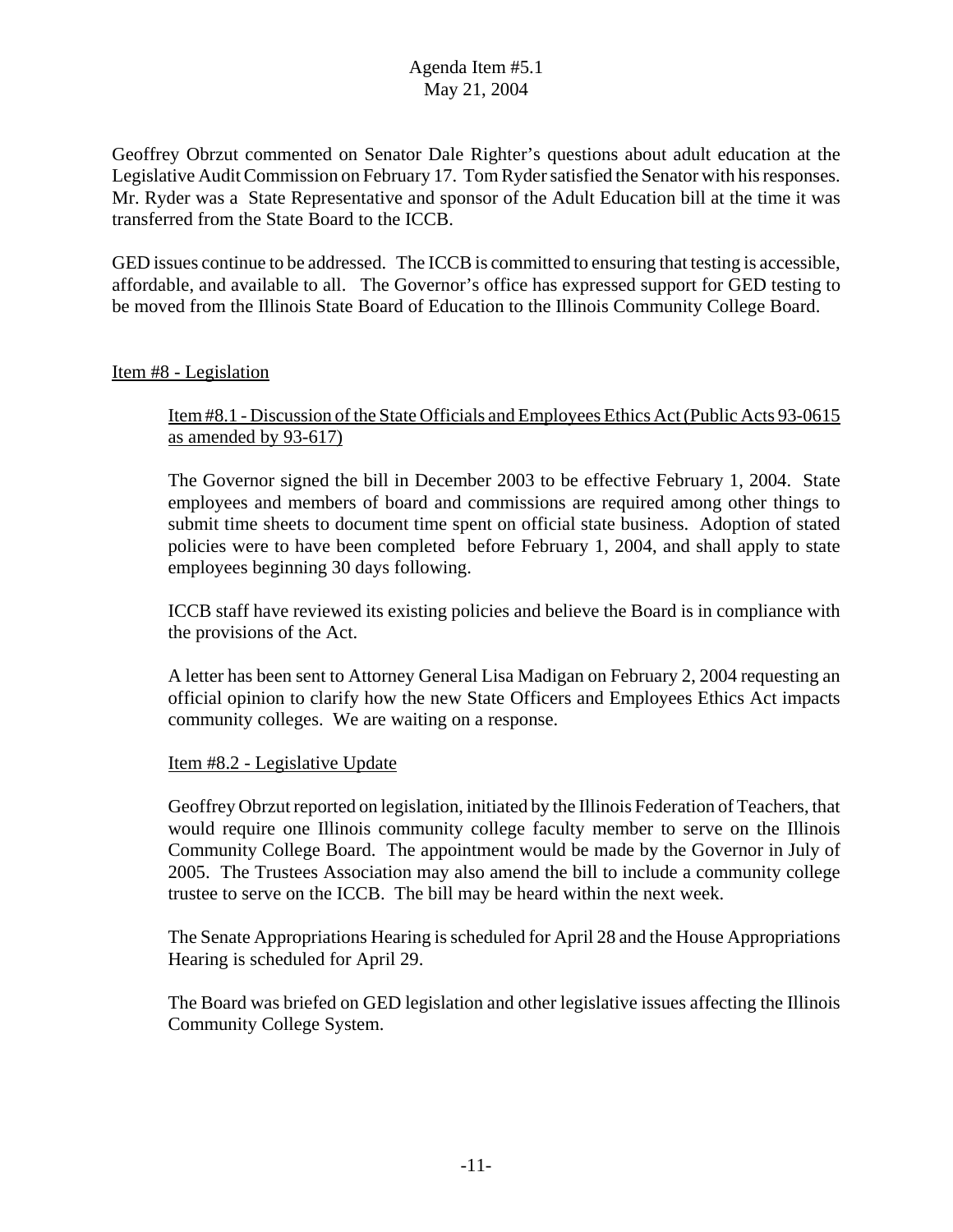#### Item #9 - Consent Agenda

Rudolph Papa made a motion to approve the following items, which was seconded by Judith Rake:

#### Item #9.1 - Minutes of the January 16, 2004 ICCB Meeting (Work Session)

The Illinois Community College Board hereby approves the minutes of the January 16, 2004 meeting as recorded.

#### Item #9.2 - Minutes of the February 9, 2004 ICCB Meeting (Conference Call)

The Illinois Community College Board hereby approves the minutes of the February 9, 2004 meeting as recorded.

Item #9.3 - New Units of Instruction

The Illinois Community College Board hereby approves the following new units of instruction for the community colleges listed below:

## **PERMANENT PROGRAM APPROVAL**

William Rainey Harper College

- Graphic Arts Design A.A.S. degree (60 semester credit hours)
- Graphic Arts Design Certificate (30 semester credit hours)

Richland Community College

- Medical Office Specialist A.A.S. degree (66 semester credit hours)
- Medical Office Specialist Certificate (42 semester credit hours)

The motion was approved by unanimous voice vote. Student advisory vote: Yes.

#### Item #10 - Information Items

#### Item #10.1 - Reports on Restricted Grants for Fiscal Year 2003

The Board received reports on the manner in which fiscal year 2003 restricted grant funds were expended by the 39 community college districts in the areas of Workforce Development, Advanced Technology, P-16 Initiative, and Deferred Maintenance.

## Item #10.2 - A Summary of Capital Projects Approved by the President/CEO During Calendar Year 2003

Information was provided to the Board on capital projects that were approved by the President/CEO during the past calendar year.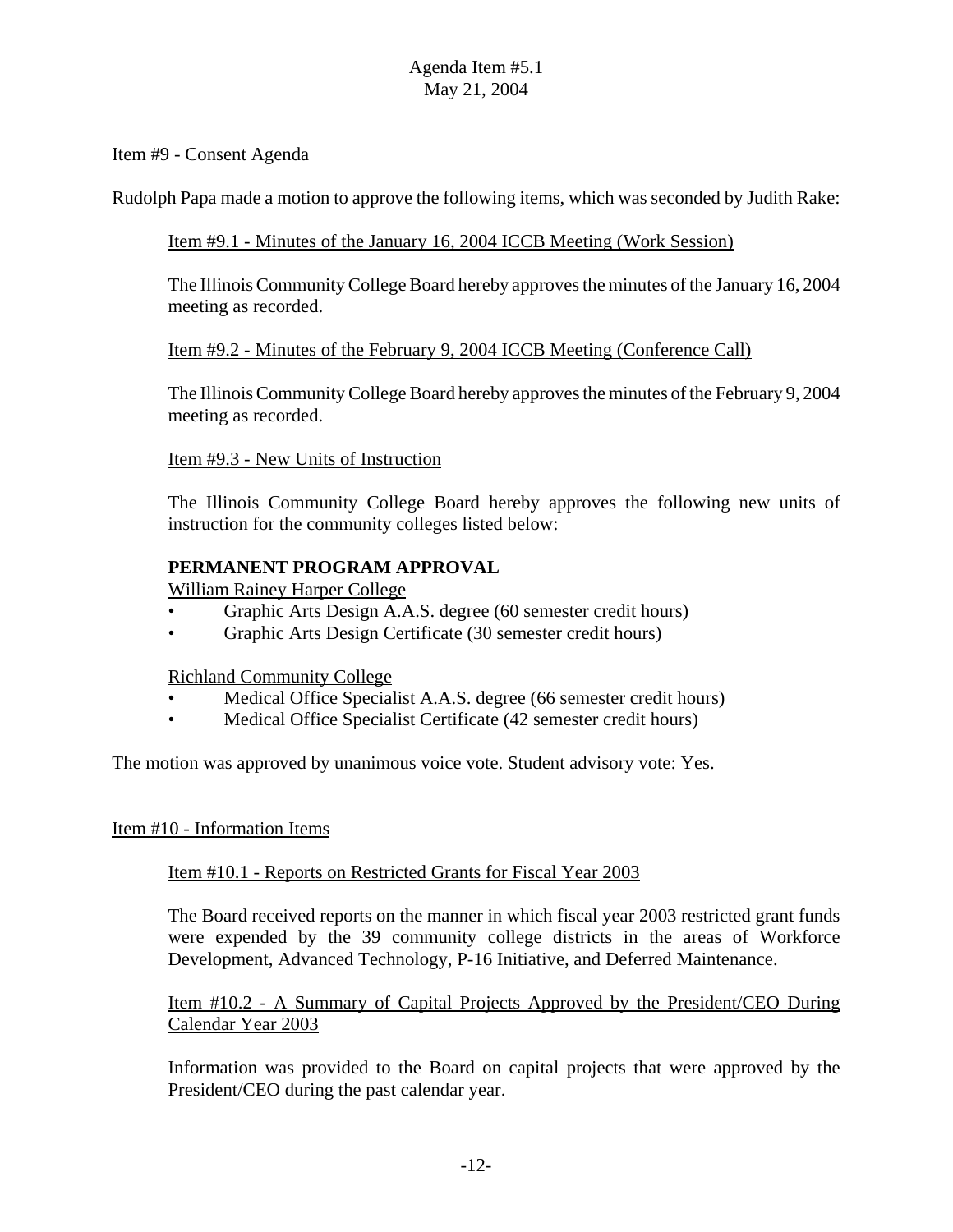Item #10.3 - Fiscal Year 2004 Financial Statements (October, November, December 2003 and January 2004)

Financial statements are provided for the Board's information and review.

## Item #10.4 - Proposed Amendments to Illinois Community College Board Rules Concerning Midterm Certification of Students for State Funding

Information was provided to the Board on Proposed Amendments to ICCB Rules.

Item #11 - Other Business

# Item #11.1 - Comments from the City Colleges of Chicago

City Colleges of Chicago Chair James Tyree appeared before the Board and reported that Chancellor Wayne Watson, Director of the Office of Intergovernmental Affairs Randy Barnett, and Chief Financial Officer Abe Eshkenazi accompanied him today. Mr. Tyree's address focused on the serious funding shortage facing the City Colleges of Chicago and asked the Illinois Community College Board to provide additional and sufficient funding for the district. Mr. Tyree reported that, without this funding, the district's only alternatives would be to close schools or continue with prepared litigation citing discrimination.

# Item #12 - Adjournment

Suzanne Morris made a motion, which was seconded by James Berkel, to adjourn the meeting at 10:30 a.m. The motion was approved by unanimous voice vote. Student advisory vote: Yes.

 $\overline{a}$ 

Guy H. Alongi Geoffrey S. Obrzut Chairman President/CEO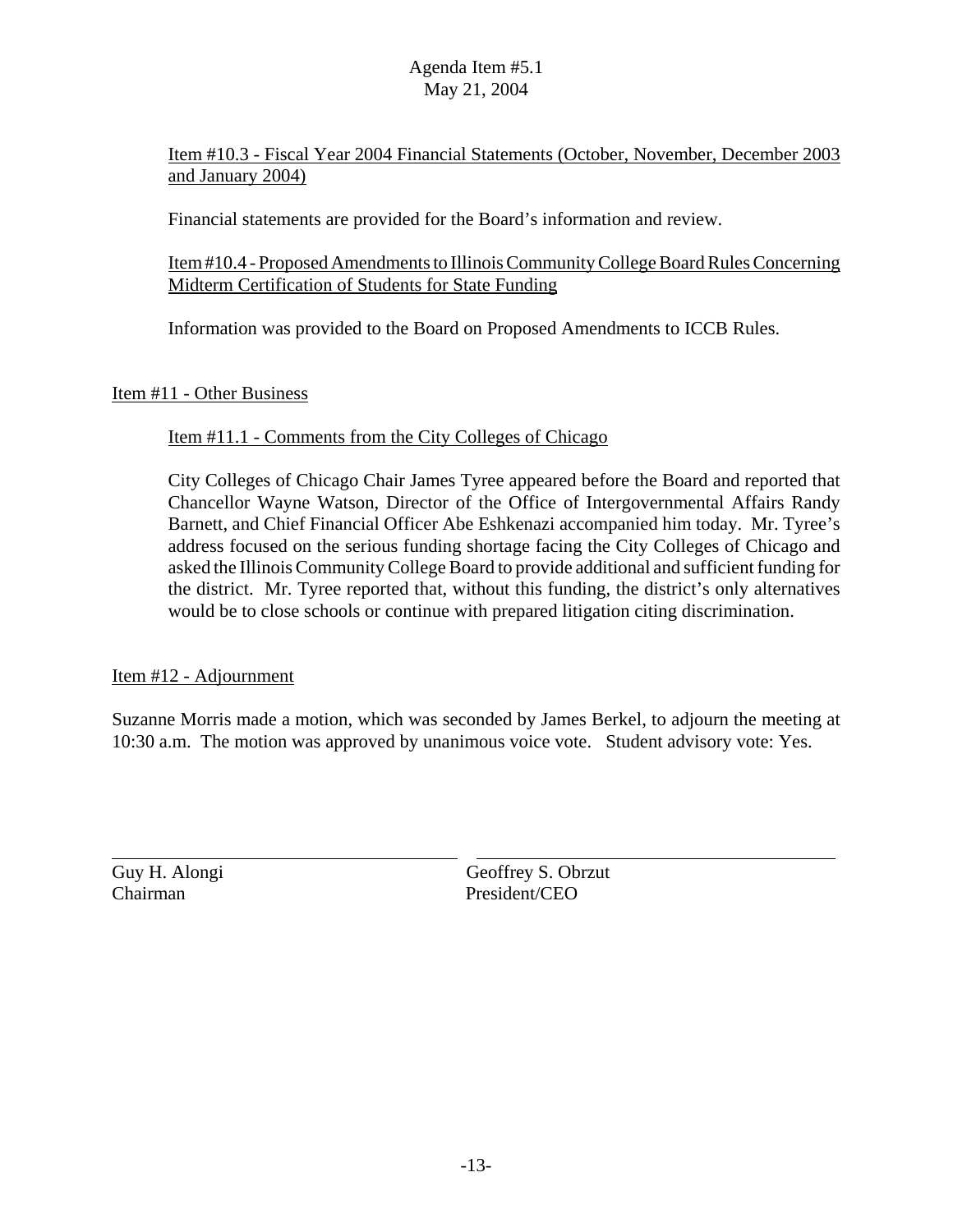# Illinois Community College Board

# **NEW UNITS OF INSTRUCTION**

The Illinois Community College Board is requested to approve new units of instruction for the following community colleges:

# **RECOMMENDED ACTION**

It is recommended that the following motion be adopted:

 The Illinois Community College Board hereby approves the following new units of instruction for the community colleges listed below:

# **PERMANENT PROGRAM APPROVAL**

Kaskaskia College

- < Network Administration A.A.S. degree (66 semester credit hours)
- Paramedicine Certificate (44 semester credit hours)

College of Lake County

- < Emergency Medical Technology A.A.S. degree (62 semester credit hours)
- < Surgical Technology A.A.S. degree (62 semester credit hours)

John A. Logan College

< Graphics Design A.A.S. degree (67 semester credit hours)

Lincoln Land Community College

Paraprofessional Educator A.A.S. degree (64 semester credit hours)

Wm. Rainey Harper College

- Radiologic Technology A.A.S. degree (76 semester credit hours)
- < Diagnostic Medical Sonography A.A.S. degree (64 semester credit hours)
- < Diagnostic Medical Sonography Certificate (36 semester credit hours)

# **BACKGROUND**

**Kaskaskia College** is seeking approval to offer a 66 semester credit hour Associate in Applied Science (A.A.S.) degree program in "Network Administration". This program will prepare student for employment as network administrators, network designers and LAN specialists. The curriculum consists of 17 semester credit hours of general education coursework, 39 semester credit hours of career and technical education requirements, four semester credit hours of required work-based learning in network administration, and five semester credit hours of related electives. Technical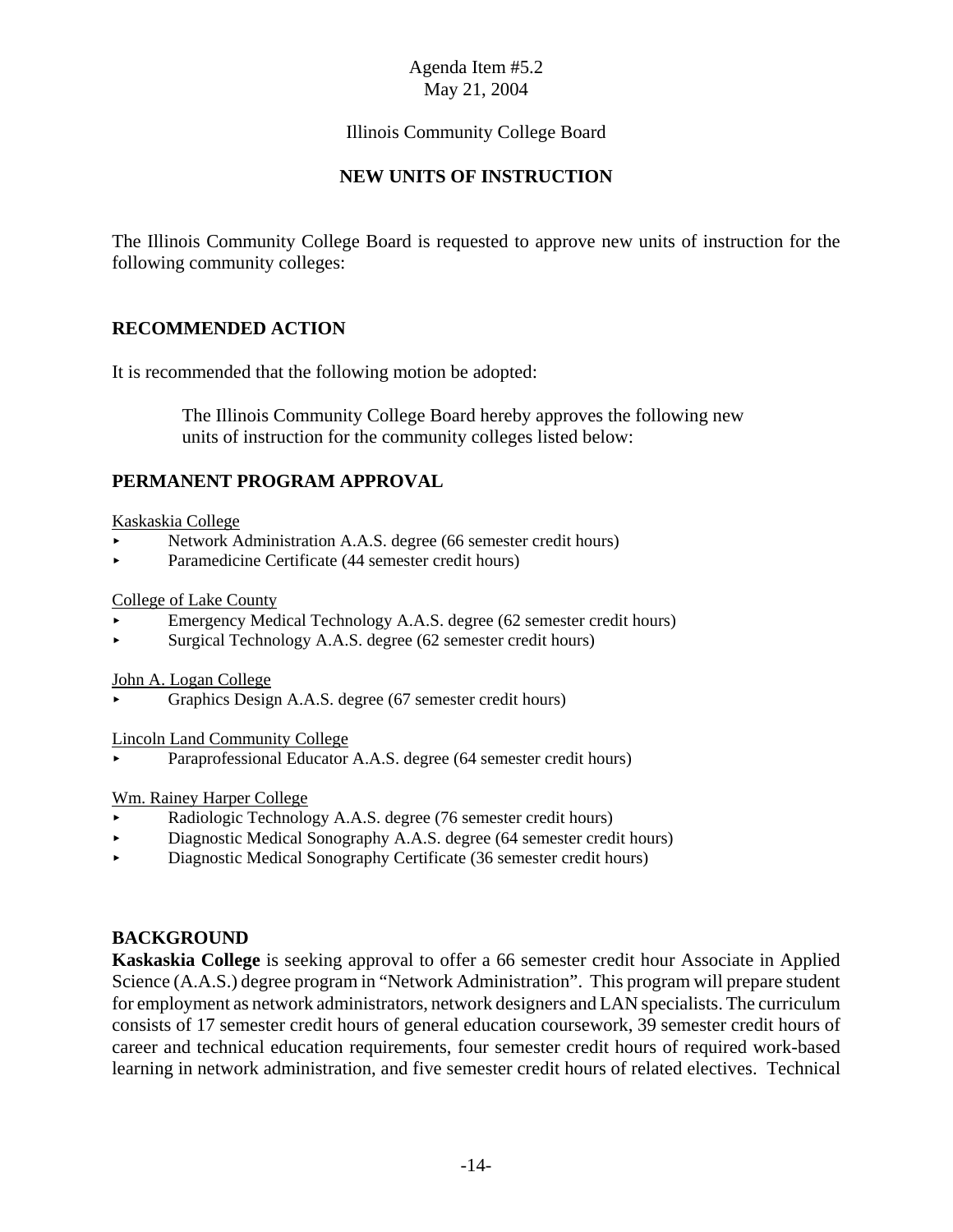coursework consists of 15 credit hours of common core courses covering computer logic, Windows XP, Security +, Server Administration, and Windows Networking, and an additional 24 credit hours of coursework in network administration covering Windows .NET Enterprise, CISCO Certified Network Associate (CCNA) training, Windows 2000 Server, Linux, Microsoft Exchange Server, Network +, and A+ Certification training. In addition, the college requires a seminar and internship with a local employer in networking administration. Certification/licensure is not required for entrylevel employment in this field, however many employers look for network administrators who possess entry-level networking technology certifications. This curriculum will prepare graduates for two levels of CISCO certification (CCNA and CCNP) and A+ exams, as well as several Microsoft and CompTia certifications.

Students will be evaluated on their skills in installation, configuration and management of networks utilized in a variety of business environments through the use of a skills checklist beginning with course level evaluation and culminating in an exit evaluation. Students will also be assessed on workplace skills during their network administration internship.

Labor market information provided by the college is supportive of the need for and interest in a training program beyond the certificate level for network administrators. Currently the college offers a certificate program in networking technology that will serve as an educational ladder in the proposed degree program. Furthermore, the college is re-organizing their existing information technology related programs to better serve their community's academic and business needs. The college anticipates a combined enrollment of approximately 30 full- and part-time students the first year. The program will require one existing full-time and one new part-time instructor the first year. Costs for implementing this program will be approximately \$21,000 per year for the first three years.

**Kaskaskia College** is also seeking approval to offer a 44 semester credit hour certificate program in "Paramedicine". This program will prepare individuals for employment as Emergency Medical Technician-Paramedics. The curriculum consists of four credit hours of general education coursework in anatomy and physiology, 32 credit hours of required career and technical education coursework in emergency medical technology and clinical paramedicine, and eight credit hours of required work-based learning coursework in the paramedic field. The curriculum was developed using guidelines established by the Illinois Department of Public Health and will prepare graduates for the required licensure exam for EMT-Paramedics. Labor market information provided by the college is supportive. Employment of EMT-Paramedics is expected to increase about as fast as the average for all occupations within the college's district, and about twice as fast as average statewide through 2010, according to the Illinois Department of Employment Security. The college anticipates an enrollment of 10 full- and part-time students the first year, increasing to 20 full- and part-time students by the third year. The program will require two existing part-time faculty the first year. Costs of implementing this program will be approximately \$40,950 each year for the first three years.

**College of Lake County** is seeking approval to offer a 62 semester credit hour Associate in Applied Science (A.A.S.) degree program in "Emergency Medical Technology". This program will prepare individuals for employment as emergency medical technician-paramedics (EMT-P) for hospitals, public entities, and medical transportation services. The curriculum consists of 15 semester credit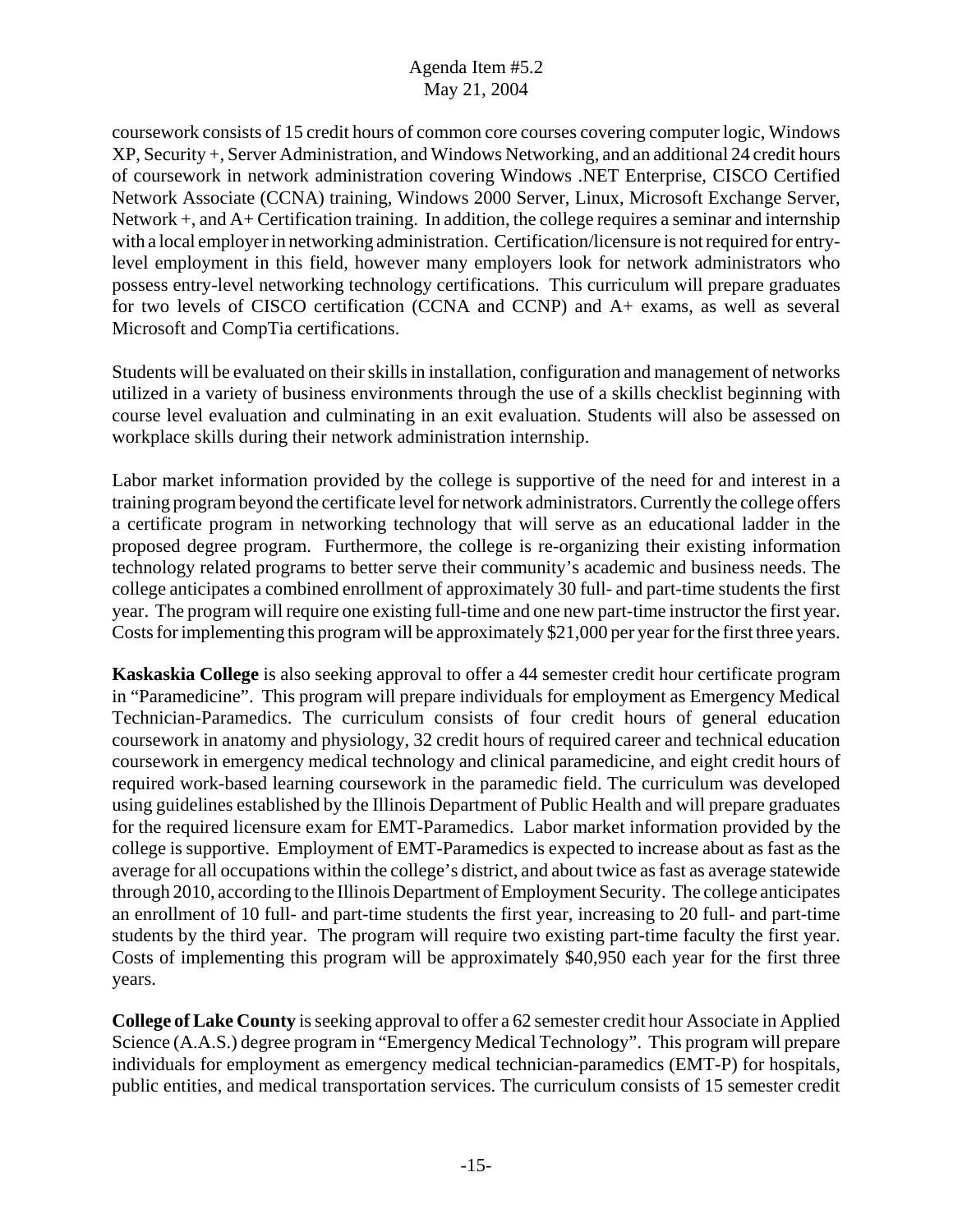hours of general education coursework, 35 semester credit hours of career and technical education requirements, six (6) semester credit hours of work-based learning, and six (6) semester credit hours of related electives. Technical coursework includes emergency medical technician-basic training, patient assessment, advanced pre-hospital care, medical emergencies, trauma emergencies, special conditions, medical terminology, and pharmacology, in addition to both a paramedic clinical and a paramedic field practical experience. The curriculum was developed using the National Standard Curriculum for EMT-Paramedics set forth by the National Highway Traffic and Safety Administration - U.S. Department of Transportation, and prepares graduates for the required EMT-P licensure through the Illinois Department of Public Health.

Students will be assessed on their knowledge and skills in emergency medical technology through the paramedic clinical and the paramedic field practical experience. Students will be asked to demonstrate their abilities in patient assessment and pre-hospital care through workplace simulations in a variety of settings. Furthermore, students will be required to prepare written evaluations of patients and model hospital reports for final evaluation by program faculty.

Labor market information provided by the college supports the demand for paramedic level training EMTs. The Illinois Department of Employment Security projects a 25 percent increase in demand for EMT-Ps for Lake County's district through 2010, twice the average growth for all occupations in Illinois. In addition, the district has seen an increase in interest from volunteers and employees of local police, fire and disaster response departments for paramedic level training. The college anticipates an enrollment of 10 part-time students each year for the first three years of the program. The program will require five existing part-time faculty the first year, one existing faculty member will serve as the program coordinator. Costs for implementing this program will be approximately \$2,050 the first year, \$2,300 the second year, and \$2,450 the third year.

**College of Lake College** is also seeking approval to offer a 62 semester credit hour Associate in Applied Science (A.A.S.) degree program in "Surgical Technology". This program will prepare individuals for employment beyond entry-level surgical technologists as scrub surgical technologists and surgical technologist  $1<sup>st</sup>$  assistants. The college currently offers a certificate program that will provide an educational ladder for students interested in advanced study in this field. The curriculum consists of 17 semester credit hours of general education coursework, 39 semester credit hours of career and technical education requirements, three semester credit hours of required work-based learning in surgical technology, and three semester credit hours of related career and technical education electives. Technical coursework consists of pharmacology, medical terminology, microbiology, pathophysiology, principles and practice of surgical technology, surgical procedures (introductory, intermediate and advanced levels), a surgical technology seminar and internship. The curriculum was based on guidelines established by the Association of Surgical Technologists (AST) for certification and will prepare graduates for completing the Certified Surgical Technologist (CST) exam. Certification is optional in this field for entry-level employment, however the college indicates the majority of employers prefer this credential for hiring new employees. Completion of this degree program will not only prepare graduates for certification, but will also provide advancement opportunities. The college's existing certificate curriculum is currently accredited by the AST and Commission on Accreditation of Allied Health Education Programs (CAAHEP). The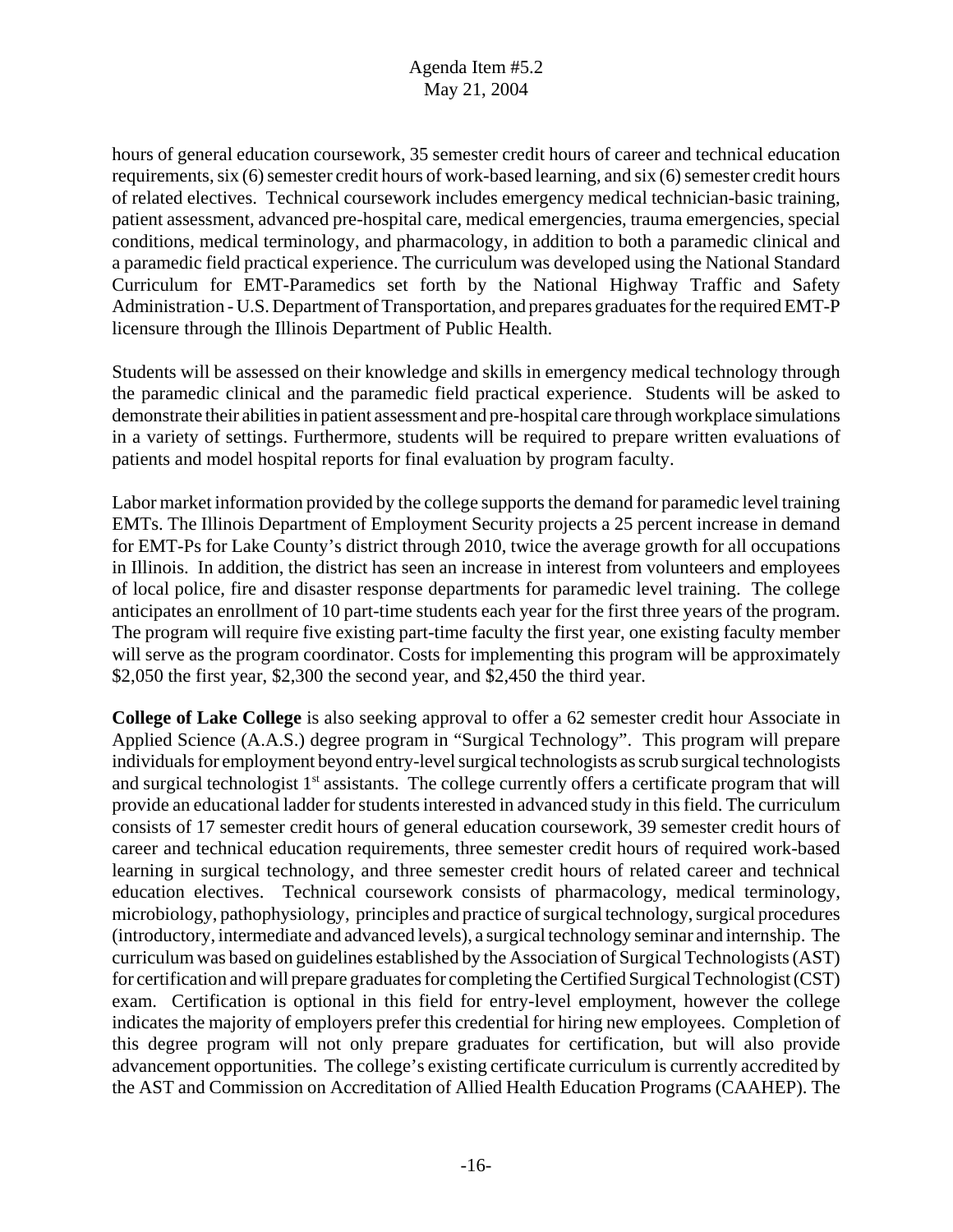college plans to seek accreditation for the degree curriculum once one class of students have completed the program.

Students will be assessed on their knowledge and skills of surgical technology practice and procedures through both the surgical technology seminar and internship. The seminar course includes the administration of the AST Certification Pre-test which will serve as an indicator of a student's general knowledge of practice and procedure in the field. The internship includes an observation based assessment of students in work situations. Operative simulations and assessment by both faculty and workplace mentors is utilized to help students assess both strengths and weaknesses in surgical practice and procedures. Students must successfully complete 512 hours of clinical practice. Students will be required to demonstrate clinical level proficiency on basic general, gynecological, genitourinary, orthopedic, vascular, plastic, and ear, nose, and throat procedures.

Labor market information provided by the college is supportive of the need for advanced-level training in surgical technology. The college anticipates an enrollment of six part-time students the first year increasing to eight part-time students by the third year. One existing full-time and one existing part-time faculty member will be required for the program during the first three years. No new equipment or facilities will be required for the implementation of this program. Costs will be approximately \$2,000 the first year, \$2,200 the second year, and \$2,350 the third year.

**John A. Logan College** (JALC) is seeking approval to offer a 67 semester credit hour Associate in Applied Science (A.A.S.) Degree program in "Graphic Design". This program will prepare individuals for employment as graphics designers in print shops, magazines, newspapers, television or other related media. Currently, JALC offers no related programs in graphic design. This curriculum consists 16 semester credit hours of general education coursework, 48 semester credit hours of career and technical education requirements, and three semester credit hours of work-based learning in graphic design. Technical coursework consists of introductory, intermediate, and advanced graphics design; drawing; introductory and advanced computer art; commercial art; photography; web page graphics; presentation graphics and drawings; two dimensional design; advertising; and a graphics design seminar and internship. The curriculum was developed with input from JALC program advisory committee. Certification/licensure is not required for entry-level employment in this field. Program accreditation through the National Association for the Schools of Art and Design (NASAD) is optional. JALC plans to seek accreditation for the degree curriculum once the program has been in active operation for at least two years.

Students will be assessed on the knowledge and skills of graphics design through an external internship and the maintenance of a program portfolio. The Applied Technology Internship will require students to demonstrate hands on skill in graphics design. Students will be given work place specific projects to complete and be evaluated by a team of college faculty and work site representatives. Students will also be evaluated on professionalism and communication in the work place. Throughout the program students will collect various projects from individual courses into a graphics design portfolio to be evaluated by college faculty. Students will be provided with feedback regarding their strengths and areas for improvement as a regular evaluation of skill progress both at the course and program level.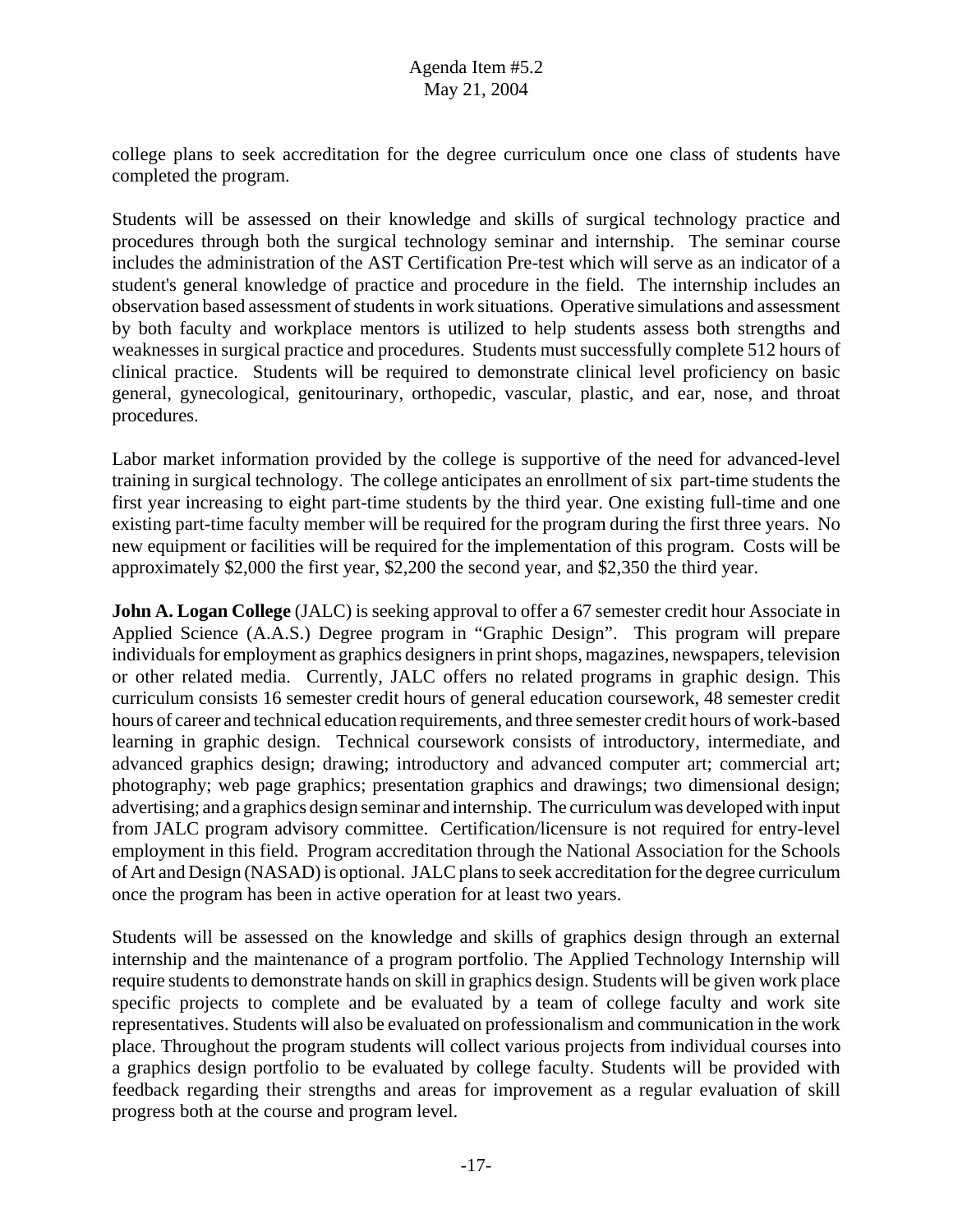Labor market information provided by the college supports the need for and interest in a graphic design degree program within the college's district and surrounding area. Only one other community college in the Southern Illinois region currently offers a program in this field. The college anticipates an enrollment of 20 full- and part-time students the first year, increasing to 30 full- and part-time students by the third year. Two new part-time and three existing part-time faculty will be required for implementing this program. No additional full-time faculty will be required for the program during the first year. Costs for implementing this program will be approximately \$23,994 the first year, \$15,850 the second year, and \$26,284 the third year.

**Lincoln Land Community College** has submitted an application to offer the "Paraprofessional Educator" Associate in Applied Science (A.A.S.) degree Statewide Model Curriculum. This proposal meets the model guidelines endorsed by the Illinois Community College Board on May 16, 2003. The Board indicated in its action at that time that colleges meeting these guidelines would be granted approval without further Board action required.

**William Rainey Harper College** is seeking approval to offer a 76 semester credit hour Associate in Applied Science (A.A.S.) degree program in "Radiologic Technology". This program will prepare individuals for employment as radiologic technologists in a variety of health care settings including hospitals and primary care provider offices. The curriculum consists of 17 semester credit hours of general education coursework, 41 semester credit hours of career and technical education requirements, and 18 semester credit hours of required work-based learning. Technical coursework includes introduction to the health care field, computer usage in health services, medical terminology, pharmacology, health care law and ethics, introductory through advanced radiologic principles and procedures, radiologic pathology, special procedures and quality assurance, in addition to over 100 contact hours of clinical practice in a radiology lab. The program was developed using the standards of the Joint Review Committee on Education in Radiologic Technology (JRCERT) and will prepare graduates for required licensure by the Illinois Department of Nuclear Safety and the certification exam of the American Registry of Radiologic Technologists (ARRT). The college will seek program accreditation from the Commission on Accreditation of Allied Health Education Programs (CAAHEP) - JRCERT pending graduation of at least one class of students.

Students will be assessed on their knowledge and skills of radiologic technology through clinical demonstration of radiological practices and procedures. Students will also complete an ARRT pretest that will identify areas of strengths and weaknesses.

Labor market information provided by the college supports the interest in and need for radiologic technologists within the college's district, Chicago Metropolitan Area and statewide. Furthermore, a recent hospital training program closed, leaving a gap in training provided within the college district. The college anticipates an enrollment of 28 full-time and seven part-time students the first year. The program will require two new full-time faculty the first year and an additional two new part-time faculty during the second year. Costs for implementing this program will be approximately \$340,377 the first year, \$200,883, and \$210,781 the third year. The primary source of funds for the program will be the college's educational fund. A referendum was recently passed supporting the building of a new health sciences building and related capital needs.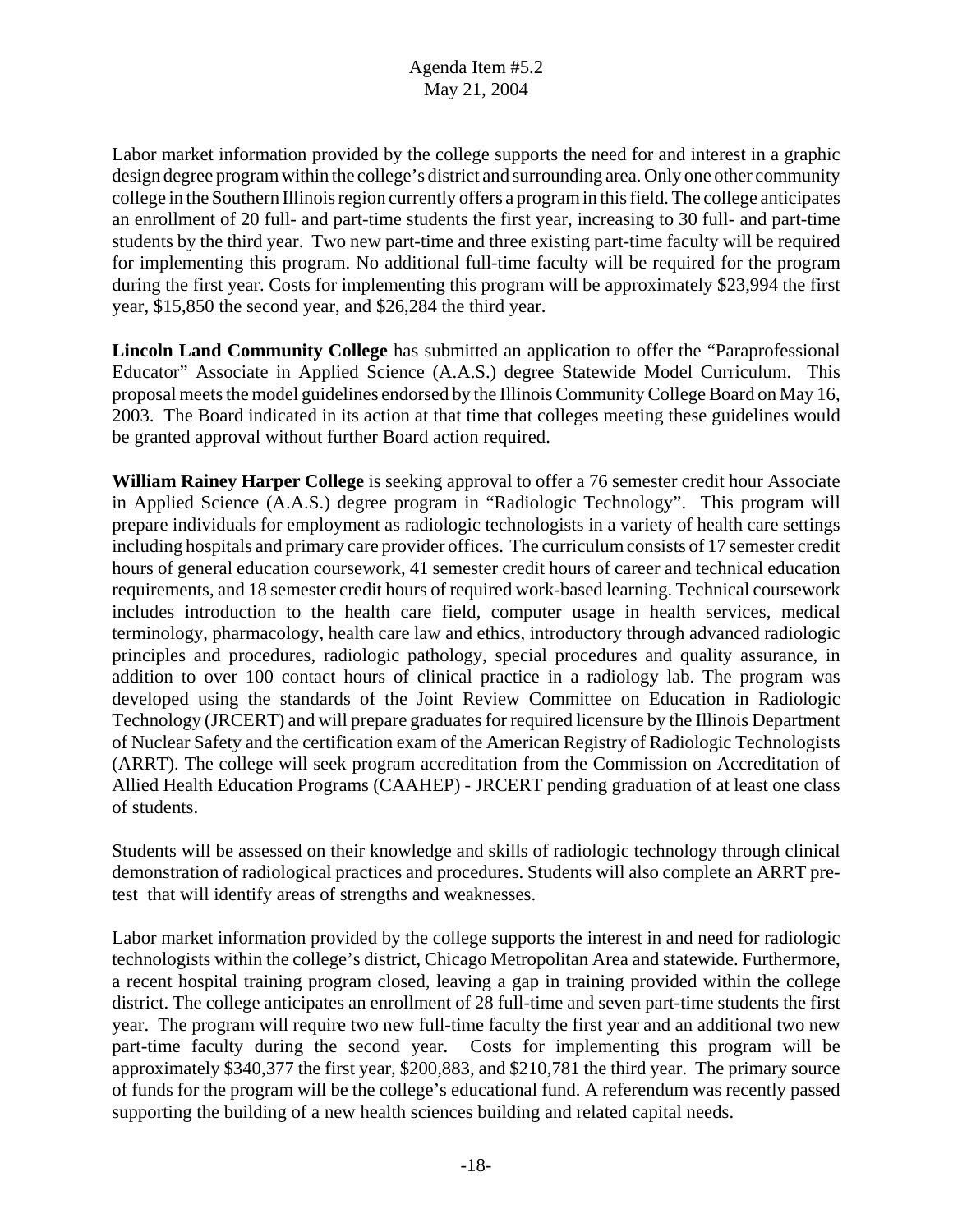**William Rainey Harper College** is also seeking approval to offer a 64 semester credit hour Associate in Applied Science (A.A.S.) degree program and a 36 semester credit hour certificate program in "Diagnostic Medical Sonography". The degree program will prepare individuals for employment as diagnostic medical sonographers in a variety of health care settings including hospitals and primary care provider offices, while the certificate program will provide existing ultrasound professionals with a formalized training credential. The degree curriculum consists of 17 semester credit hours of general education coursework, 37 semester credit hours of career and technical education requirements, and 10 semester credit hours of required work-based learning. Technical coursework includes introduction to the health care field, computer usage in health services, medical terminology, pharmacology, health care law and ethics, cardiac emergencies, ultrasound physics, introductory ultrasound technology, abdominal and obstetrical sonography, in addition to 50 contact hours of clinical practice in sonography. The certificate curriculum consists of 36 semester credit hours of career and technical education requirements and 10 semester credit hours of required work-based learning. These programs were developed using the standards of the Joint Review Committee on Education in Diagnostic Medical Sonography (JRCDMS) and will prepare graduates for the certification exam of the American Registry of Diagnostic Medical Sonographers (RDCS). The college will seek program accreditation from the Commission on Accreditation of Allied Health Education Programs (CAAHEP) - JRCDMS pending graduation of at least one class of students.

Students will be assessed on their knowledge and skills of radiologic technology through clinical demonstration of diagnostic medical sonography practices and procedures.

A needs survey conducted by the college supports the interest in and need for a formalized training program for sonographers within the college's district. Furthermore, labor market information supports the increasing demand for sonographers in the Chicago Metropolitan Area and statewide. The college anticipates a combined enrollment of 25 full-time students the first year. The programs will require one new full-time faculty member the first year and an additional two new part-time faculty during the second year. Costs for implementing these programs will be approximately \$360,050 the first year, \$164,793, and \$174,181 the third year. The primary source of funds for the programs will be the college's educational fund. A referendum was recently passed supporting the building of a new health sciences building and related capital needs.

# **TEMPORARY PROGRAM APPROVAL**

Illinois Central College

- AAS in Corrections for IDOC Employees: Correctional Officer/Youth Spvsr. (66 ch)
- AAS in Corrections for IDOC Employees: Parole Officer (65 ch)
- Kaskaskia College
- AAS in Corrections for IDOC Employees: Correctional Officer/Youth Spvsr. (64 ch) Lewis & Clark Community College
- < Therapeutic Massage Certificate (36 semester credit hours)
- < Therapeutic Massage A.A.S. degree (65 semester credit hours)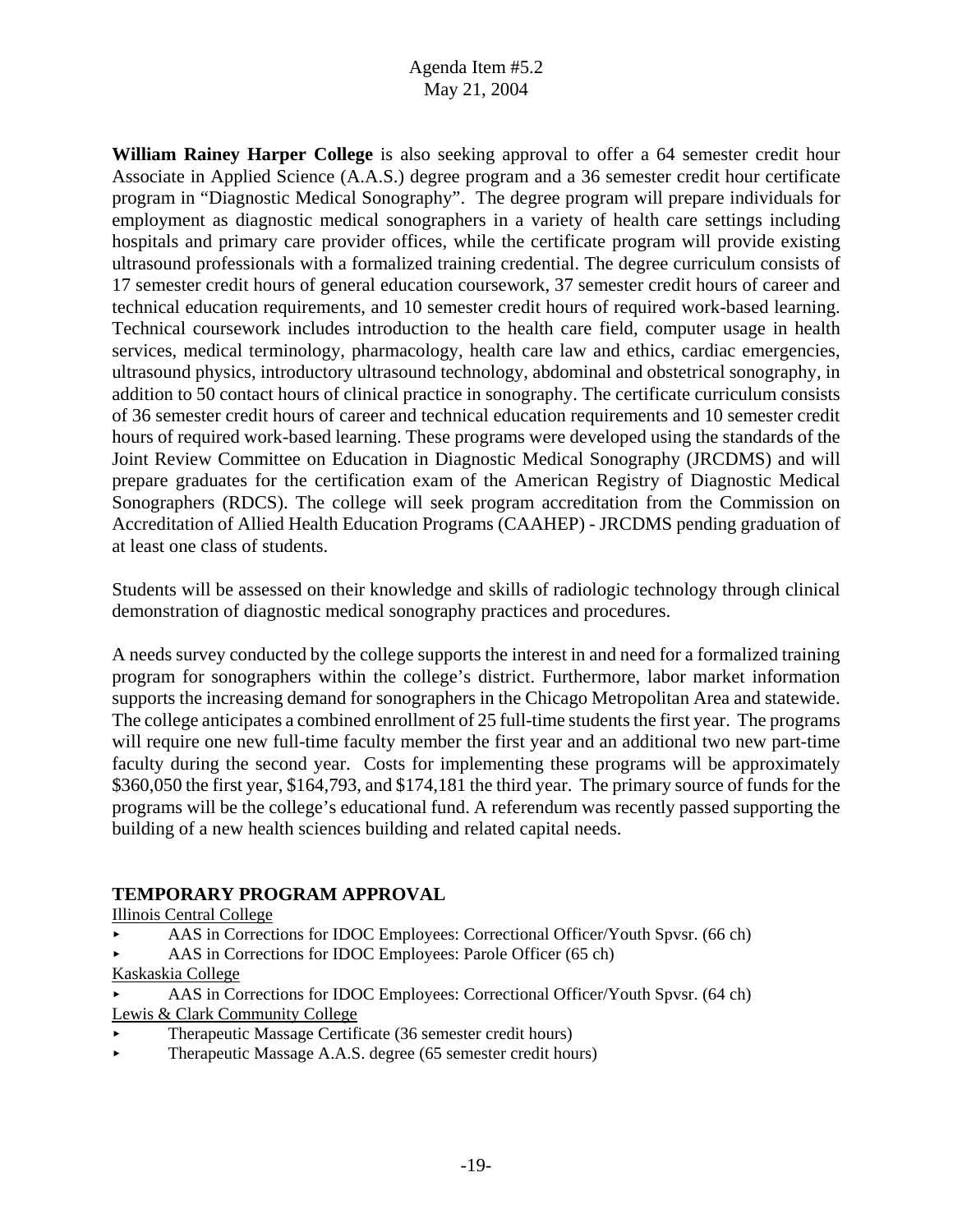#### Parkland College

< Carpentry Apprentice Certificate (43 semester credit hours)

Harold Washington College

< Horticulture A.A.S. degree (63 semester credit hours)

# **BACKGROUND**

## **Associate of Applied Science in Corrections program**

The following colleges have submitted applications to offer the Associate in Applied Science (A.A.S.) degree in Corrections Statewide Model Curriculum. The proposals meet the model guidelines endorsed by the Illinois Community College Board on June 14, 2002. The Board indicated in its action at that time that colleges meeting these guidelines would be granted temporary approval without further Board action needed.

Illinois Central College

- AAS in Corrections for IDOC Employees: Correctional Officer/Youth Spysr. (66 ch)
- AAS in Corrections for IDOC Employees: Parole Officer (65 ch)

Kaskaskia College

AAS in Corrections for IDOC Employees: Correctional Officer/Youth Spvsr. (64 ch)

Lewis & Clark Community College is seeking temporary approval to offer 65 semester credit hour Associate in Applied Science (A.A.S.) degree and a 36 semester credit hour Certificate program in "Therapeutic Massage" for a period of three years. The certificate program will prepare individuals for entry-level employment as massage therapists and serve as an educational ladder towards the degree program which will prepare individuals for advanced practice in massage therapy as well as for entrepreneurship. The certificate curriculum consists of 11 semester credit hours of general education coursework, 24 semester credit hours of career and technical education requirements and one (1) semester credit hour of work-based learning. The degree curriculum builds on the certificate to include an additional 12 semester credit hours of general education requirements and 17 semester credit hours of career and technical education requirements. Technical coursework includes massage therapy techniques and practice, hygienic aspects, complementary techniques, advanced techniques, business practices, integration practica and an internship in massage therapy. Both curricula prepare students for the required licensure by the Illinois Department of Professional Regulation. The degree curriculum will also prepare students for the optional certification through the National Certification Board for Therapeutic Massage and Bodywork.

Students will be assessed on their knowledge and skills in massage therapy through a required Integration Practica and Documentation course, which connects all of the modalities and techniques students have learned throughout the program to evaluate a patient and provide an appropriate treatment plan. Furthermore, students are required to complete an Internship course including at least 50 massages demonstrating massage therapy practices and procedures for faculty.

Alternate labor market information provided by the college supports the interest in and need for formalized training within the college's district. Currently, LCCC sends its students outside of the district or to private training providers for this program. The college anticipates an enrollment of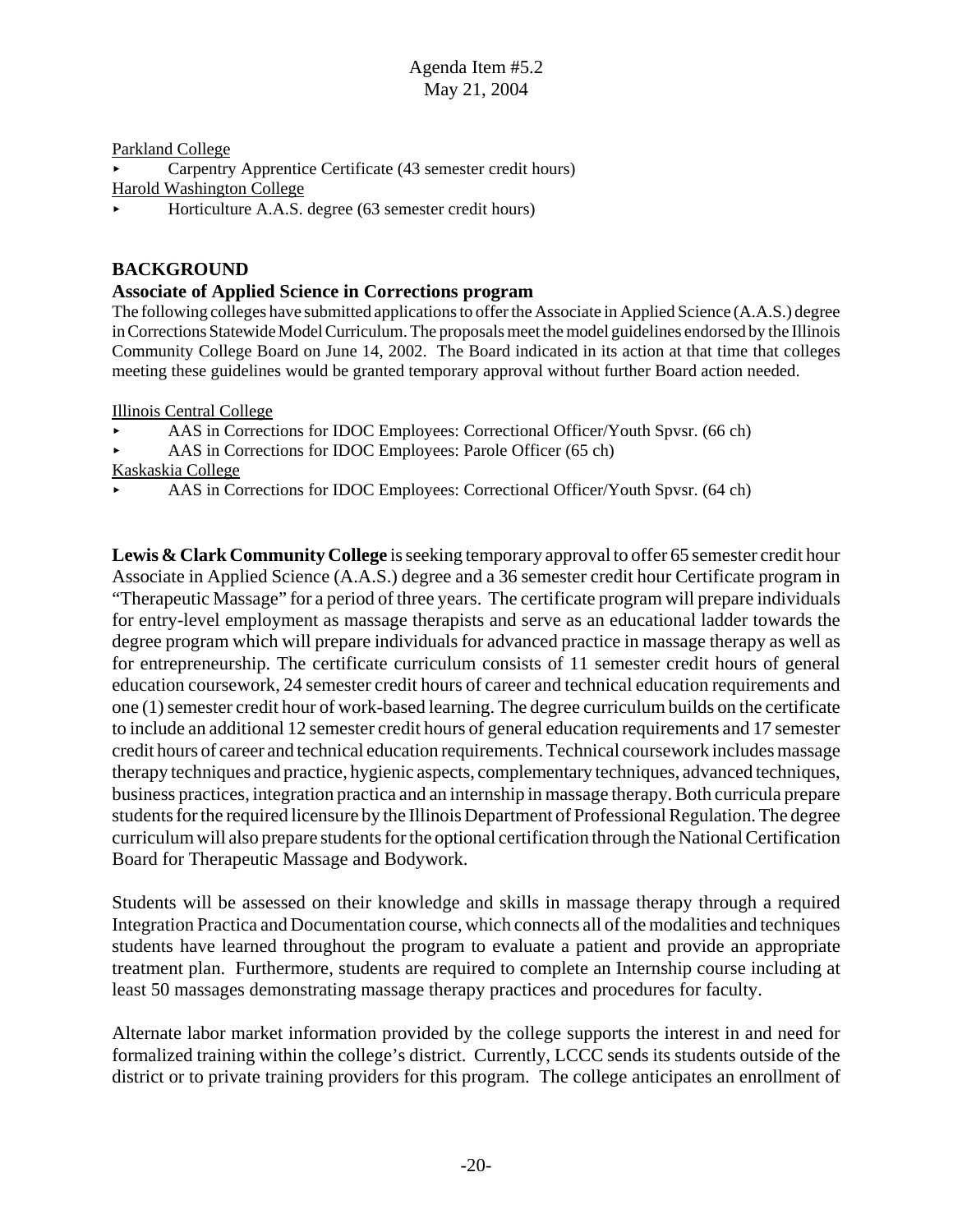10 part-time students during the first semester of the program. Temporary approval is requested to meet the immediate interest in and need for training within the district and to evaluate the long-term need for the program(s). *Temporary approval is recommended for a period of three years, after which permanent approval will be considered, based on program outcomes.*

**Parkland College** is seeking temporary approval to offer a 43 semester credit hour "Carpentry" Apprentice" certificate program for a period of three years. This program will prepare individuals for entry-level employment in residential carpentry. The curriculum consists of four (4) credit hours of general education and occupational safety coursework, and 39 credit hours of required career and technical education coursework in carpentry. Classroom instruction covers the areas of residential framing, interior systems, interior and exterior trim, concrete applications, roofing, scaffolding, cabinets and hardware, stair framing, and welding. In addition the program includes over 725 contact hours of field experience in residential carpentry. This curriculum was developed in collaboration with the Mid-Illinois Regional Council of Carpenters (MIRCC) and follows the guidelines and standards outlined for entry-level residential carpenters by the U.S. Department of Labor - Bureau of Apprenticeship and Training. The college anticipates an enrollment of 16 students the first year with 100% completion. Temporary approval has been requested to meet the immediate needs of district employers and to investigate the continued labor market need for such a training program. *Permanent approval will be recommended after a period of three years based on program outcomes.* 

**Harold Washington College**, one of the City Colleges of Chicago, is seeking temporary approval to offer a 63 semester credit hour Associate in Applied Science (A.A.S.) degree program in "Horticulture" for a period of three years. This program will prepare individuals for employment as horticulture specialists or technicians in interior/exterior landscape design, construction and maintenance. The curriculum consists of 17 semester credit hours of general education coursework, 41 semester credit hours of career and technical education requirements, and five (5) semester credit hours of work-based learning. Technical coursework includes introductory ornamental horticulture, plant propagation, soils and fertilizers, herbaceous and woody landscape plants, turfgrass management, arboriculture, pest management, landscape design and installation, in addition to a supervised horticulture internship.

Students will be assessed on their knowledge and skills in horticulture through the Supervised Horticulture Internship, which requires demonstration of landscape design, construction and maintenance. The student will also be required to complete a cumulative horticulture project, including a presentation for faculty and peers.

Alternate labor market information provided by the college supports the interest in and need for a formalized training program within the college's district. The college anticipates an enrollment of 18 part-time students during the first year of the program. Temporary approval is requested to meet the immediate interest in and need for local training, as well as to evaluate the continued demand for horticulture workers within the metropolitan and surrounding areas. *Temporary approval is recommended for a period of three years, after which permanent approval will be considered, based on program outcomes.*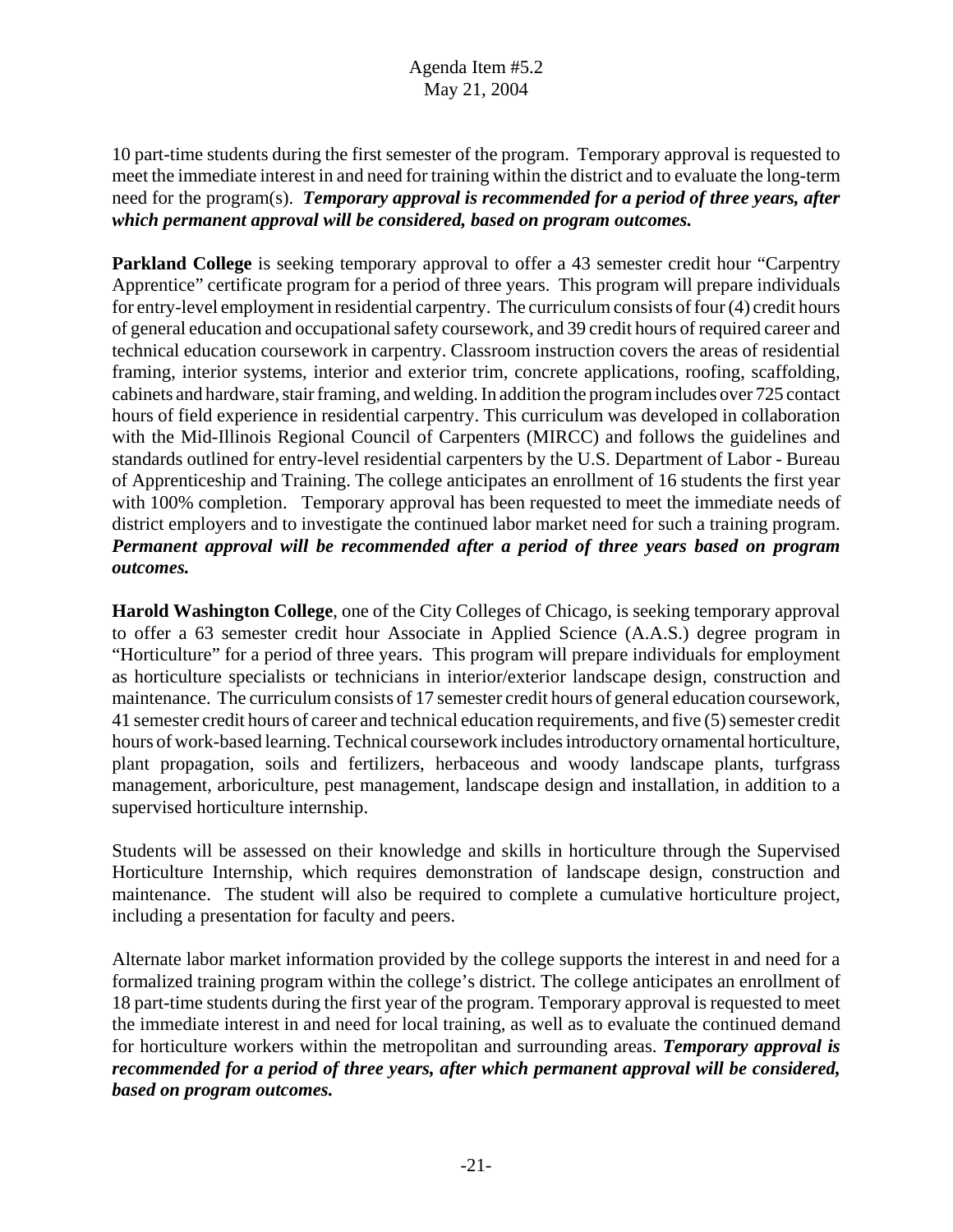# **INFORMATION ITEM - BASIC CERTIFICATE APPROVAL**

Following is a list of basic certificates that have been approved on behalf of the Illinois Community College Board by the President/CEO since the last Board meeting:

#### **Permanent Program Approval**

Illinois Central College

Automotive Maintenance  $\&$  Light Repair Certificate (8 semester credit hours)

Wm. Rainey Harper College

< Vascular Technology Certificate (6 semester credit hours)

#### **Temporary Program Approval**

Parkland College

< EMS: Paramedic Certificate (17 semester credit hours)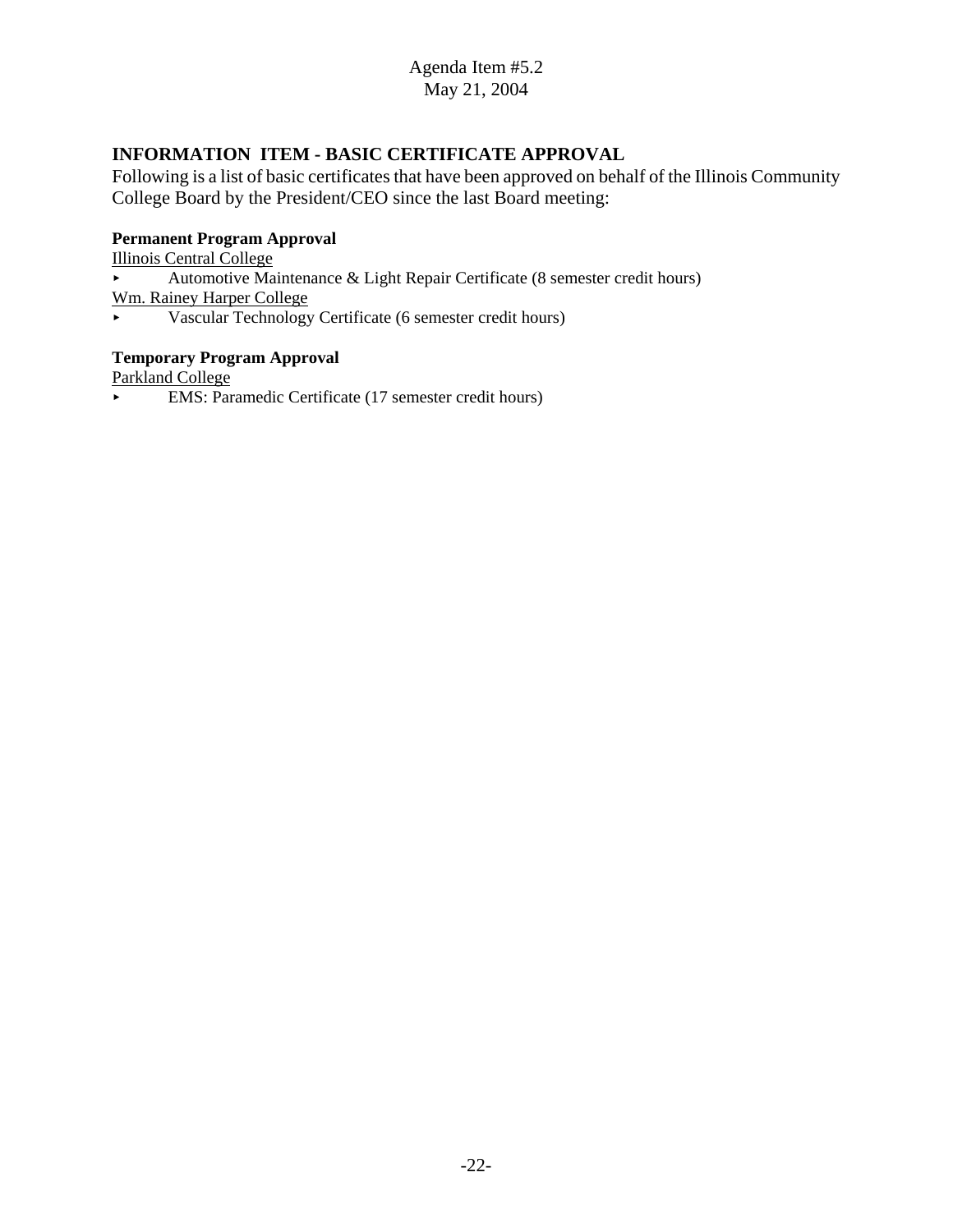## Illinois Community College Board

# **EXTENSION OF COURSES AND CURRICULA OUT-OF-STATE**

#### **RECOMMENDED ACTION**

It is recommended that the following motion be adopted:

The Illinois Community College Board hereby approves the out-of-state extension of College of DuPage courses in mid-level Italian, advanced-level Italian, and culture and history of Italy to be offered to students of College of DuPage participating in the Study Abroad Program in Italy.

**BACKGROUND.** College of DuPage is requesting approval to offer courses in mid-level Italian, advanced-level Italian, and the culture and history of Italy as part of their Study Abroad and Italian programs. These course offerings are designed to enhance the Italian program and are intended to improve the students' fluency levels through in-country situations. The Study Abroad program directly contributes to the internationalizing and global studies efforts of the college.

Courses will be taught by one full-time faculty member from College of DuPage and one part-time faculty member. Assessment of the program is on-going through surveys, examination, and administrative site visits. Support services for classroom space, field trips, lodging and office support will be provided by Societa Dante Alighieri.

The program is designed for a maximum of 15 students. Total fees per student are \$3,150 for projected revenues of \$47,250. Tuition is additional for all students. Projected expenses are \$46,5000, with a projected contingency fund of \$750. The program will be completely funded through the tuition and fees derived from students who participate in the program, and no state or local tax funds will be used to support the program.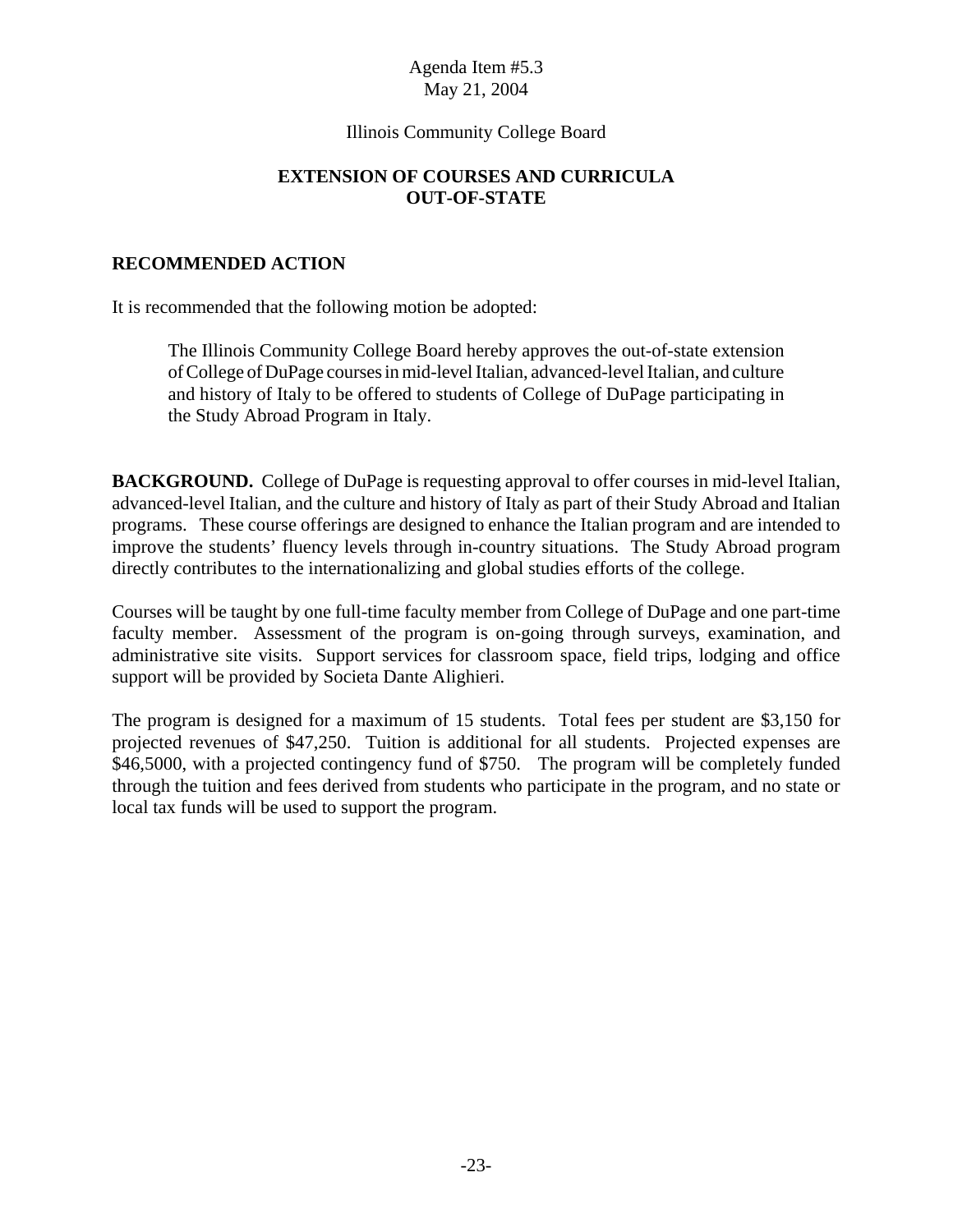## Illinois Community College Board

# **EXTENSION OF COURSES AND CURRICULA OUT-OF-STATE**

#### **RECOMMENDED ACTION**

It is recommended that the following motion be adopted:

The Illinois Community College Board hereby approves the out-of-state extension of College of DuPage courses in British literature and British cultural context to be offered to students of College of DuPage participating in the Study Abroad Program in London, England.

**BACKGROUND.** College of DuPage is requesting approval to offer courses in British literature and British cultural context in London, England as part of their Study Abroad and English Literature programs. These course offerings are designed to enhance the English Literature program and to directly contribute to the internationalizing and global studies efforts of the college. This program also supports the college's mission to prepare students to live and work successfully in an international environment.

Courses will be taught by one full-time English faculty member from College of DuPage with support of Center for Academic Programs Abroad (CAPA) staff and services.

The program is designed for a maximum of 15 students. Total fees per student are \$3,554 for projected revenues of \$53,310. Tuition is additional for all students. Projected expenses are \$53,000, with a projected contingency fund of \$310. The program will be completely funded through the tuition and fees derived from students who participate in the program, and no state or local tax funds will be used to support the program.